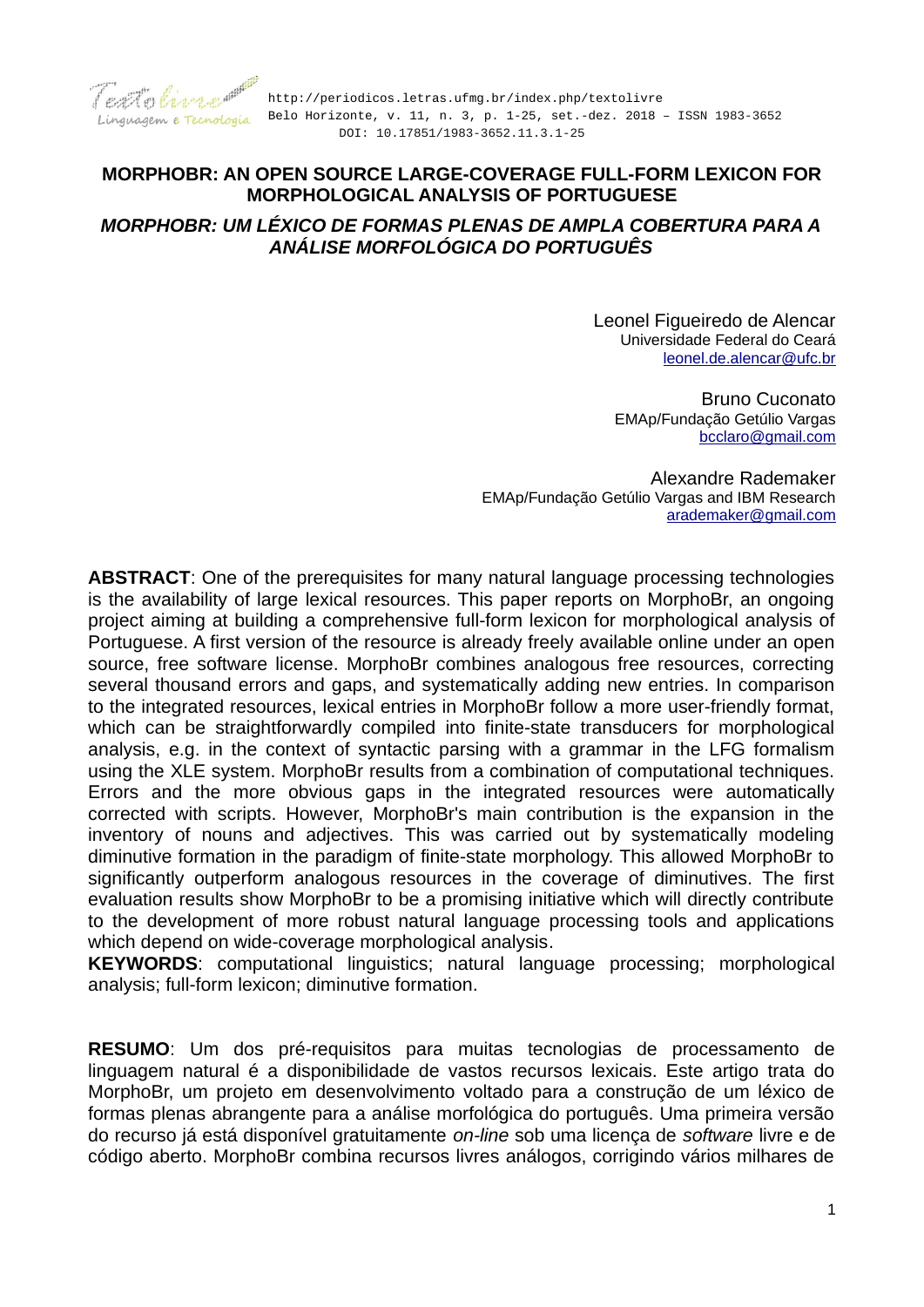

 http://periodicos.letras.ufmg.br/index.php/textolivre guagem e Tecnologia Belo Horizonte, v. 11, n. 3, p. 1-25, set.-dez. 2018 - ISSN 1983-3652 DOI: 10.17851/1983-3652.11.3.1-25

erros e lacunas. Em comparação com os recursos integrados, as entradas lexicais do MorphoBr seguem um formato mais amigável, o qual pode ser compilado diretamente em transdutores de estados finitos para análise morfológica, por exemplo, no contexto do *parsing* sintático com uma gramática no formalismo da LFG usando o sistema XLE. MorphoBr resulta de uma combinação de técnicas computacionais. Erros e lacunas mais óbvias nos recursos integrados foram automaticamente corrigidos com *scripts*. No entanto, a principal contribuição de MorphoBr é a expansão no inventário de substantivos e adjetivos. Isso foi alcançado pela modelação sistemática da formação de diminutivos no paradigma da morfologia de estados finitos. Isso possibilitou a MorphoBr superar de forma significativa recursos análogos na cobertura de diminutivos. Os primeiros resultados de avaliação mostram que o MorphoBr constitui uma iniciativa promissora que contribuirá de forma direta para conferir robustez a ferramentas e aplicações de processamento de linguagem natural que dependem de análise morfológica de ampla cobertura.

**PALAVRAS-CHAVE:** linguística computacional: processamento de linguagem natural: análise morfológica; léxico de formas plenas; formação de diminutivos.

### **1 Introduction**

Morphological analysis is a prerequisite for syntactic parsing with linguistically motivated formalisms like LFG (BUTT et al., 1999; FALK, 2001; DIPPER, 2003), HPSG (POLLARD; SAG, 1994), and GF (RANTA, 2011). Moreover, it is useful in a wide range of applications ranging from dictionary lookup in e-book readers and spell-checkers to sentiment analysis, opinion mining, information extraction, and text classification algorithms. It maps word forms to all possible representations consisting of lemma and grammatical features, which may be filtered by subsequent processing steps (BEESLEY; KARTTUNEN, 2003; DIPPER, 2003; JURAFSKY; MARTIN, 2009).

As Alencar et al. (2014, p. 59-60) observes, "finite-state transducers, due to compact storage and fast processing, have been a preferred implementation of morphological analyzers''. A finite-state transducer (henceforth FST) is a two-tape automaton. In the case of a morphological analyzer, the first tape encodes the analysis (or parse) strings and the second tape the surface strings, i.e. word forms (BEESLEY; KARTTUNEN, 2003).



<span id="page-1-0"></span>*Figure 1*: Example of a single-path FST.

Figure [1](#page-1-0) exemplifies a simple FST relating the analysis string *ver+V+PRF+1+SG* to the surface string *vi* 'I saw', first person singular perfect indicative tense of Portuguese verb *ver* 'see'. This FST has 8 states connected by 7 arcs, constituting a single path from the initial state 0 to the final state 7. Each path in an FST represents an analysis string with its corresponding surface string. The arcs are labelled by symbol pairs of the form *x:y*, where *x* is a symbol of the analysis string and y is a symbol of the surface string. Labels of the form *x:x* are simplified to *x*. Label 0 represents the empty string.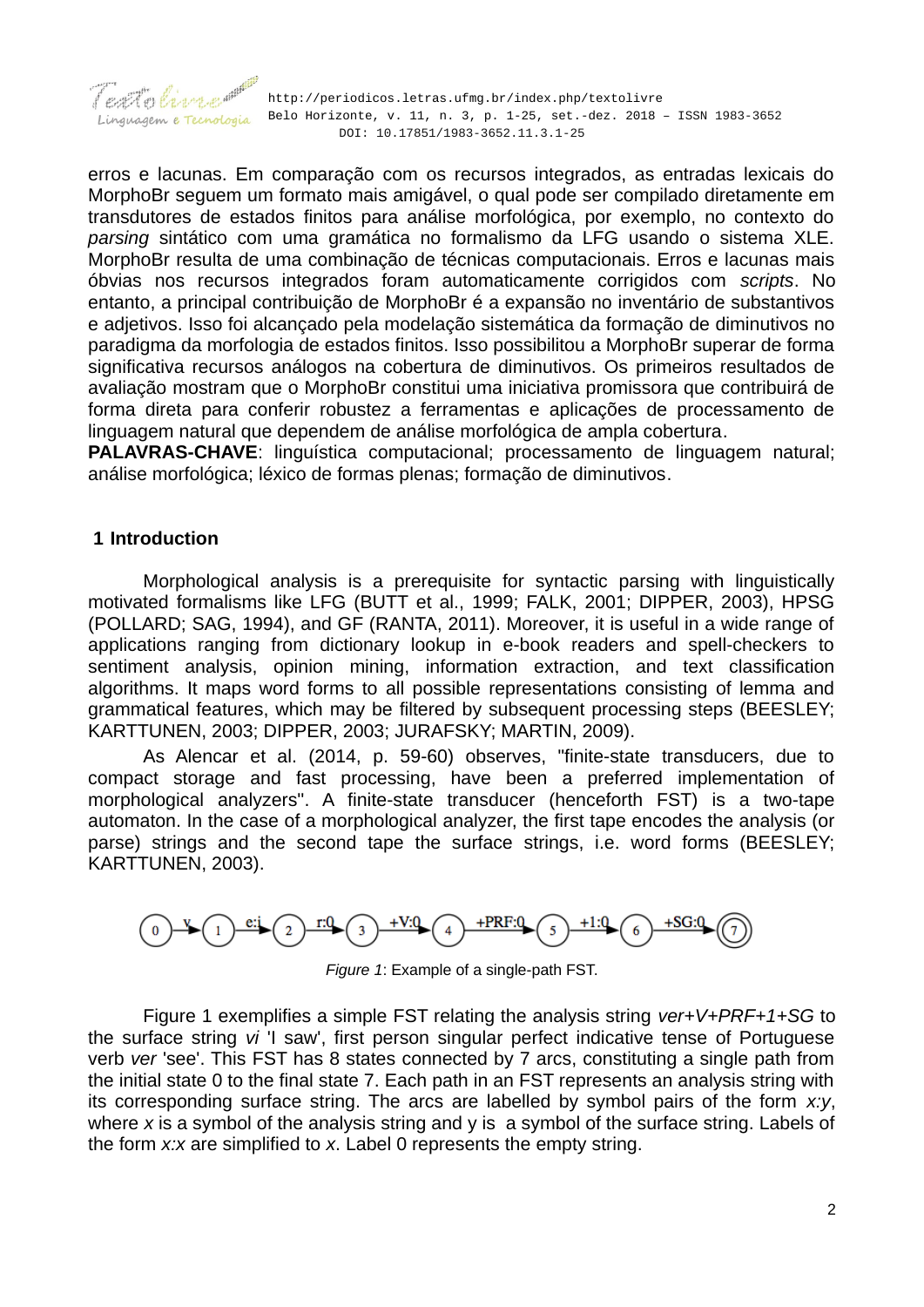

*f* entrollow http://periodicos.letras.ufmg.br/index.php/textolivre Linguagem e Tecnologia Belo Horizonte, v. 11, n. 3, p. 1-25, set.-dez. 2018 - ISSN 1983-3652 DOI: 10.17851/1983-3652.11.3.1-25

Large lexical transducers with millions of paths were compiled for many languages, using a variety of finite-state tools (BEESLEY; KARTTUNEN, 2003; HULDEN, 2009), and used in diverse applications, for example in industrial-scale LFG grammars for deep syntactic parsing with the Xerox Linguistic Environment (XLE) (BUTT et al., 1999; DIPPER, 2003). One additional advantage of FSTs is that they are inherently bidirectional devices, so the same FST can serve both as a generator and an analyzer.

The construction of a wide-coverage morphological analyzer is a continuous task that goes through successive refinements. Ideally one starts from available electronic dictionaries consisting of several hundreds of thousands of word-parse pairs, so-called fullform lexicons, that can be compiled directly into an FST. However, one difficulty in reusing existent resources is that they usually adopt incompatible annotation schemes or fail to provide information that is needed for a full-fledged morphological analyzer. Besides, these resources may have errors and inconsistencies. Although many such deficiencies can be automatically corrected using simple text processing techniques, overcoming some of these problems may be less than trivial.

A more challenging task is expanding the coverage of existent dictionaries in order to deal with new words. Finite-state morphology is the standard approach to tackle this problem (BEESLEY; KARTTUNEN, 2003). It facilitates the computational modeling of grammatical regularities underlying inflection and word formation processes. From these models FSTs can be compiled for analysis and generation of new lemmas and word forms (ALENCAR et al., 2014).

In this paper we present MorphoBr, a full-form lexicon constructed from the combination, revision, and expansion of available free analog resources for Portuguese, mostly derived from Label-Lex (ELEUTÉRIO et al., 1995) and Unitex-PB (MUNIZ, 2004). This effort is part of a research project that aims at developing wide-coverage computational grammars for deep parsing of Portuguese texts. A first version of the resource is already freely available online under an open source, free software license<sup>[1](#page-2-0)</sup>.

The main advancement of MorphoBr in relation to previous resources is a finitestate component that almost triples the inventories of nouns and adjectives by computationally modeling the formation of diminutives with *-(z)inh-.* This is one of the most productive derivational processes in Portuguese. Diminutives mainly function as a means of expressing speakers' emotions and attitudes. As such, they are very common in emotive discourse. Therefore, processing diminutives should be a basic capability of systems dealing with sentiment analysis, opinion mining, etc.

In the next section, we briefly introduce the previous resources that were combined into MorphoBr. In section 3 we first give an overview of the present stage of MorphoBr, describing the format used and explaining the conversion from the source formats. We also detail errors and inconsistencies that we found in the resources and how we solved them. In section 4 we report on the finite-state implementation of diminutive formation in Portuguese. Section 5 presents evaluation experiments, showing that MorphoBr outperforms the resources it integrates. The last section sums up the main results and points out directions for further research.

<span id="page-2-0"></span>1 URL:<https://github.com/LFG-PTBR/MorphoBr>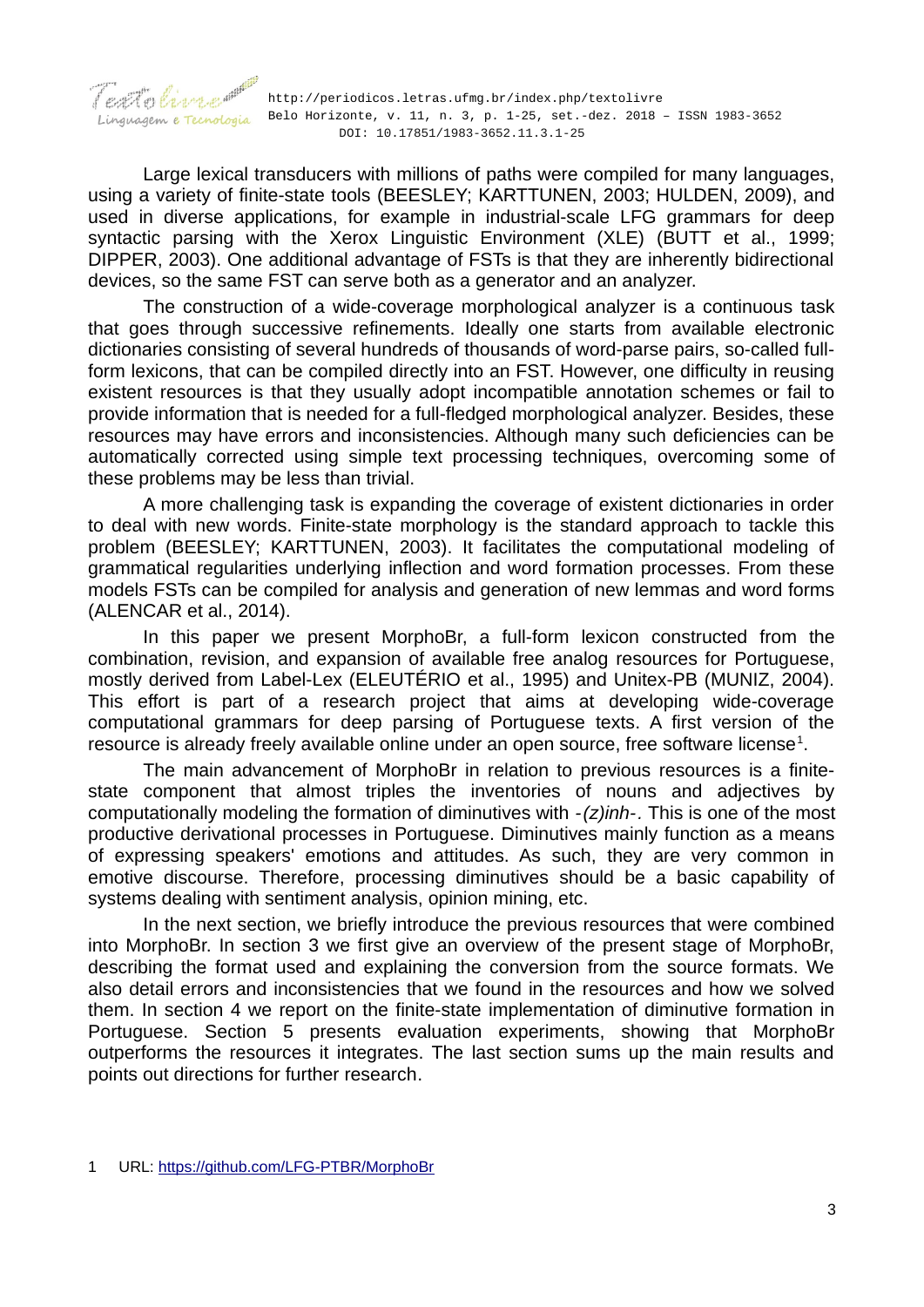

# **2 Full-form lexicons for Portuguese**

LABEL-LEX is a collection of resources.<sup>[2](#page-3-0)</sup> According to Eleutério et al. (1995), the LABEL-LEX dictionaries originate from Costa and Melo (1991). In Ranchhod, Mota, and Baptista (1999), the authors describe a new version of the system, composed of a lexicon and grammars. The lexical data are organized according to the formal complexity of the lexical units. In the current version, the lexicon is organized in three different files: LABEL-LEX-sw (inflected forms), LABEL-LEX-mw (multi-word forms), and LABEL-LEX-gr (grammars)<sup>[3](#page-3-1)</sup>. Only the first one is freely available for download. The LABEL-LEX-sw version 4.1 contains 938,445 word-parse pairs, e.g. *gato,gatar.V:P1s*. In this entry, the lemma *gatar* 'to fail' and the verb category label *V* are assigned to the word form *gato*, classifying it as first person singular of the indicative present.

LABEL-LEX resources were expanded (with adaptations) and integrated in many different systems over time. To mention some of them UNITEX $4$ , INTEX $5$ , and FreeLing (PADRÓ; STANILOVSKY, 2012). In Garcia and Gamallo (2010), the authors describe the integration of Label-Lex dictionary into FreeLing and its conversion to the EAGLES tag schema (LEACH; WILSON, 1996). Besides the tags conversion, many other adaptations were done to mitigate conflicts between morphological decisions of the dictionaries and of the data collected from annotated corpora. The current Portuguese dictionary in FreeLing version 4.0 is composed of 1,214,093 word forms.

Later, Garcia et al. (2014) presents different dictionaries of the new orthography as well as a new freely available testing corpus, containing different varieties and textual typologies. The combined European and Brazilian Portuguese dictionary expanded the FreeLing dictionary with more 492,896 word-parse pairs. Considering all the additions and improvements to the Label-Lex distribution made by Garcia and Gamalo, we opted to use the Garcia and FreeLing files (henceforth GFL) instead of the Label-Lex distribution.

Following the European projects, the Brazilian NILC group developed their own lexical resource in the context of the Unitex-PB project (MUNIZ, 2004) $<sup>6</sup>$  $<sup>6</sup>$  $<sup>6</sup>$ . It is divided into</sup> four files: DELAS-PB (single-word lemmas), DELAF-PB (inflected forms), inflectional graphs, and DELACF-PB (multi-word forms). Version 2 from May 2015 of DELAF-PB contains 9,072,338 word-parse pairs, of which more than 8 million are verbs, 80,000 are nouns, and 90,000 are adjectives.

Both FreeLing and DELAF-PB are freely distributed under free software, open source licenses. FreeLing dictionaries are obtained from different open-source external projects, so they have different copyright holders and different licenses than the rest of FreeLing packages. Nevertheless, both FreeLing's Portuguese dictionary and DELAF-PB are freely distributed under free software, open source licenses. The former is available under the General Public License 3, the same license of the original LABEL-LEX distribution<sup>[7](#page-3-5)</sup>. The latter is distributed under the GNU Lesser General Public License 2.1<sup>[8](#page-3-6)</sup>,

- <span id="page-3-0"></span>2 URL: [http://label.ist.utl.pt/pt/labellex\\_pt.php](http://label.ist.utl.pt/pt/labellex_pt.php)
- <span id="page-3-1"></span>3 Only the first one is still freely available for download.
- <span id="page-3-2"></span>4 URL: [http://unitexgramlab.org](http://unitexgramlab.org/)
- <span id="page-3-3"></span>5 URL: [http://intex.univ-fcomte.fr](http://intex.univ-fcomte.fr/)
- <span id="page-3-4"></span>6 URL:<http://www.nilc.icmc.usp.br/nilc/projects/unitex-pb/web/>
- <span id="page-3-5"></span>7 URL:<http://nlp.lsi.upc.edu/freeling/index.php/node/1>
- <span id="page-3-6"></span>8 URL:<http://www.gnu.org/licenses/lgpl-2.1.html>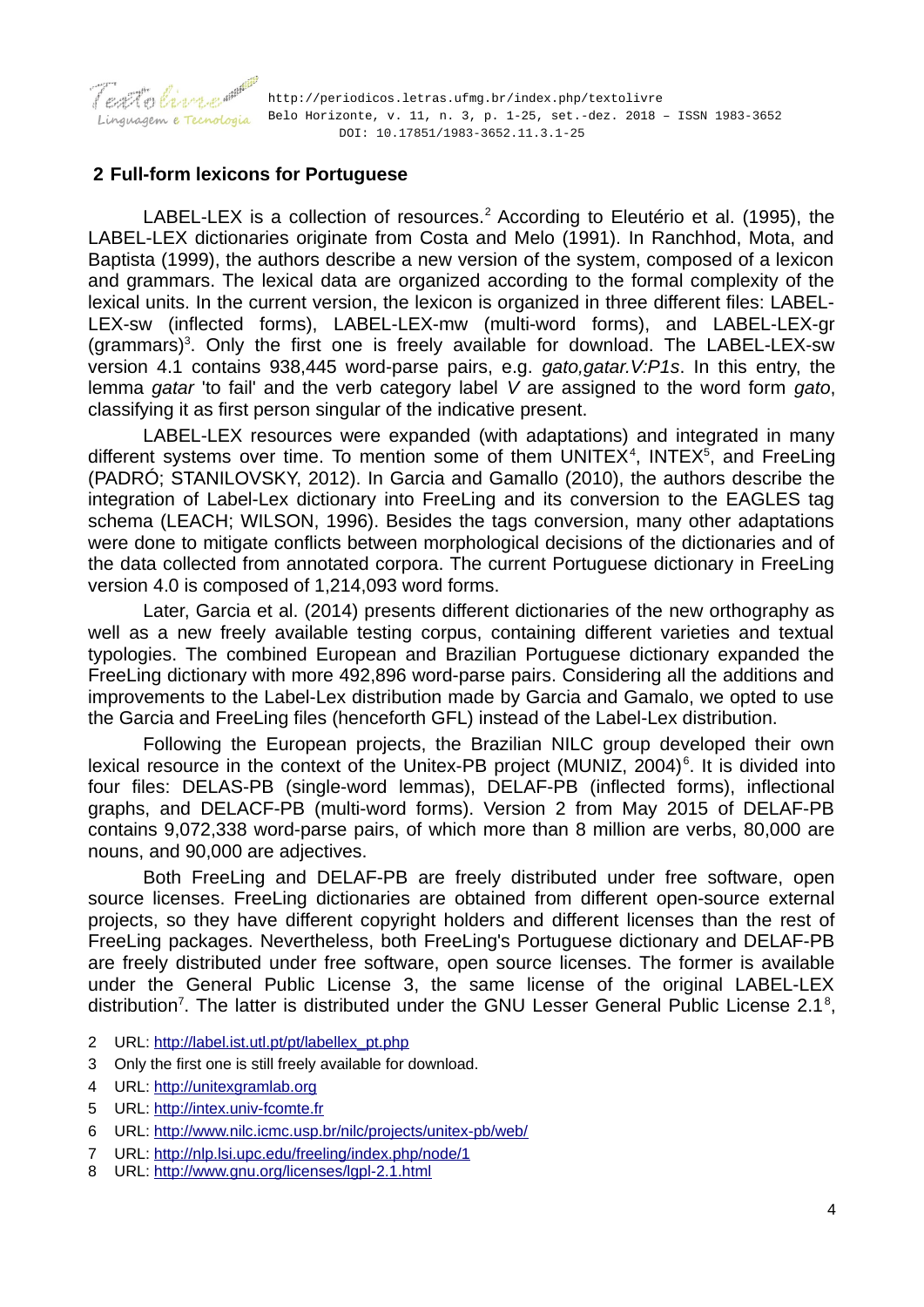

which is approved by both the Free Software Foundation $^{\circ}$  and the Open Source Initiative $^{\text{10}}$  $^{\text{10}}$  $^{\text{10}}$ . This means that end-users can freely use these libraries and developers can modify them and share the modified versions.

These two resources differ in how they handle derived words. While Unitex-PB lists all diminutives with *-(z)inh-* in DELAF-PB, FreeLing 4.0 applies affixation rules to analyze formations like *dorzinha* at runtime (i.e. during text analysis), correctly classifying them as diminutive forms of the corresponding lemma (*dor* 'pain' in the case at hand). However, FreeLing's dictionary contains more than 5,000 *-(z)inh-* diminutives derived from nouns and adjectives, including hundreds of completely regular formations (e.g. *abelhinha*, *abertinho*, and *amorzinho*, derived from *abelha* 'bee', *aberto* 'open', and *amor* 'love', respectively) and cases with predictable stem alterations (e.g. *amiguinho* from *amigo* 'friend' and *aneizinhos* from *anel* 'ring' in plural), which could be analyzed by means of such rules. This shows that FreeLing does not consistently handle regular diminutive formation in Portuguese by means of rules as a means to spare storage space.

### **3 The resource**

The present version of MorphoBr comprises the most numerous word classes, namely, nouns, adjectives, adverbs, and verbs. The other classes will be incrementally added in the next development stages. The major part of the data derives from the corresponding entries from DELAF-PB, which were not only converted to the format described below, but also corrected, enriched, or supplemented. The rest of the data consists of the following sets: (i) the set difference between GFL and DELAF-PB and (ii) the expansions described in section 4.

Tokenization decisions affect what counts as candidate for entry in a full-form lexicon. This is specially the case with verb-clitic clusters in Portuguese, which in principle can be treated as a single unit or tokenized into two different units, each one with its own entry in the dictionary. In Portuguese, clitic pronouns can occur in three contexts: (i) leftadjacent to the verb in *proclitic* position, (ii) right-adjacent to the verb in *enclitic* position, or (iii) between infinitive base form<sup>[11](#page-4-3)</sup> and inflectional endings in *mesoclitic* position, as exemplified in ([1](#page-4-0)), [\(2](#page-5-1)), and [\(3](#page-5-0)), respectively. In these interlinear glosses, as in analogous examples in this paper, we use the Leipzig Glossing Rules<sup>[12](#page-4-4)</sup>, the most widespread conventions for glossing linguistic examples. While the clitic is separated from the verb by a blank in proclitic position, in enclitic and mesoclitic position it is separated by one and two hyphens, respectively.

<span id="page-4-0"></span>(1) nos visitávamos nos=visitávamos

<span id="page-4-1"></span><sup>9</sup> URL:<http://www.gnu.org/licenses/license-list.html#SoftwareLicenses>

<span id="page-4-2"></span><sup>10</sup> URL:<https://opensource.org/licenses>

<span id="page-4-3"></span><sup>11</sup> The *-ar* ending of the verb form in mesoclitic clusters corresponds historically to the infinitive ending (VILLALVA; SILVESTRE, 2016, p. 138). Elsewhere, however, the *a* segment functions as thematic vowel and *r* is part of the tense-mood morpheme, compare ([3\)](#page-5-0) with *nos visitaremos* 'we will visit ourselves'.

<span id="page-4-4"></span><sup>12</sup> URL:<https://www.eva.mpg.de/lingua/resources/glossing-rules.php>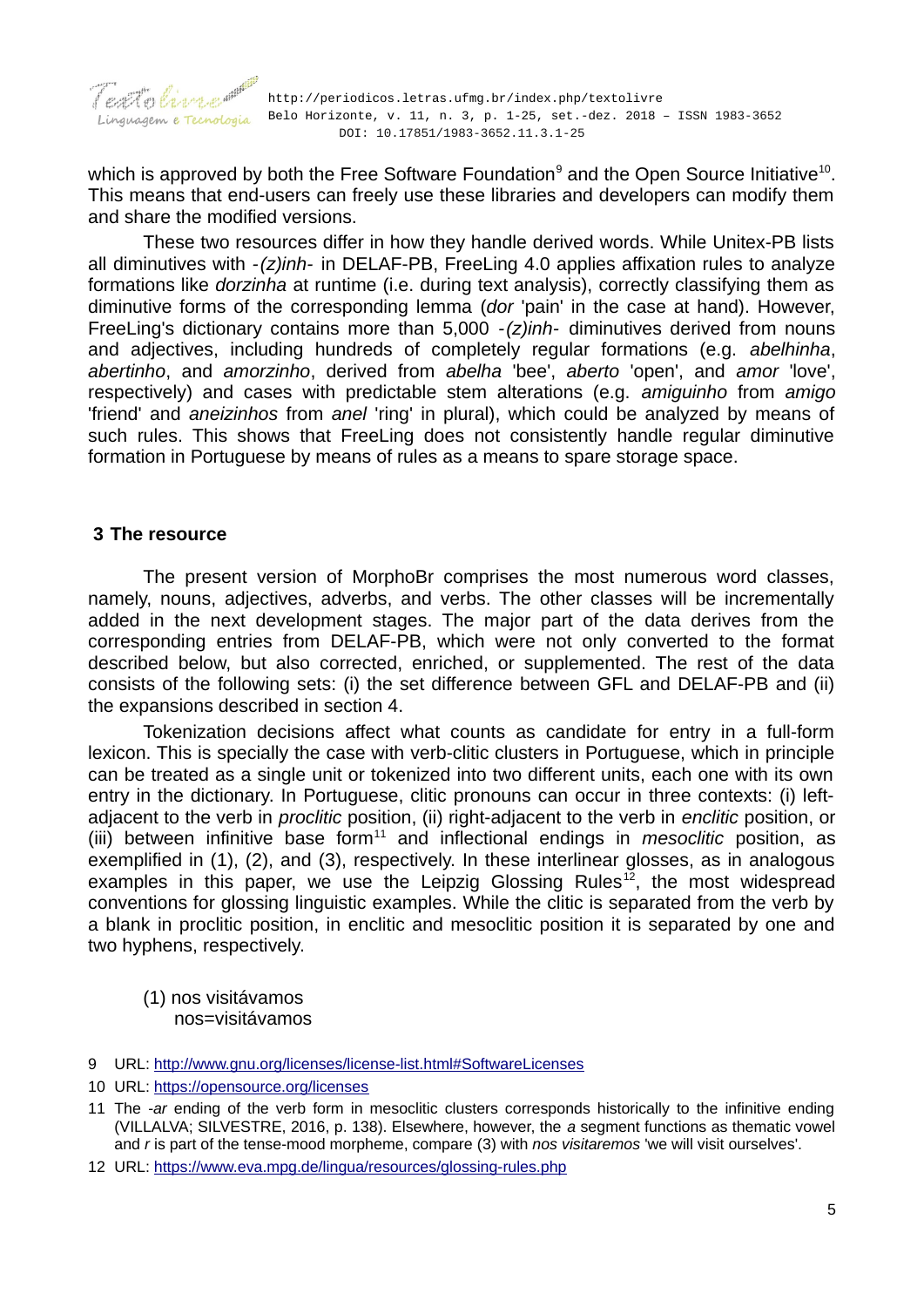

 $\int$   $\mathbb{R}$   $\mathbb{R}$   $\mathbb{R}$   $\mathbb{R}$   $\mathbb{R}$   $\mathbb{R}$   $\mathbb{R}$   $\mathbb{R}$   $\mathbb{R}$   $\mathbb{R}$   $\mathbb{R}$   $\mathbb{R}$   $\mathbb{R}$   $\mathbb{R}$   $\mathbb{R}$   $\mathbb{R}$   $\mathbb{R}$   $\mathbb{R}$   $\mathbb{R}$   $\mathbb{R}$   $\mathbb{R}$   $\mathbb{R}$   $\mathbb{R}$   $\mathbb{R}$  guagem e Tecnologia Belo Horizonte, v. 11, n. 3, p. 1-25, set.-dez. 2018 - ISSN 1983-3652 DOI: 10.17851/1983-3652.11.3.1-25

> REFL;1PL;ACC=visit:IMPF;1PL 'we visited ourselves'

- <span id="page-5-1"></span>(2) visitávamo-nos visitávamo=nos visit:IMPF;1PL=REFL;1PL;ACC 'we visited ourselves'
- <span id="page-5-0"></span>(3) visitar-nos-emos visitar=nos=emos visit=REFL;1PL;ACC=FUT;1PL 'we will visit ourselves'

In cases where the pronominal clitic is not separated from the verb by a blank, we adopted DELAF-PB's strategy of handling the verb-clitic cluster as a single token with its own entry in the dictionary, as exemplified in [\(4](#page-5-6)) and ([5](#page-5-5)), glossed in [\(2](#page-5-1)) and [\(3](#page-5-0)). GFL adopts a different strategy in this regard, assigning clitic and verb form to different entries. Thus, when converting data from GFL to MorphoBr, verb entries like ([6](#page-5-4)) were discarded, because this verb form is only used with an enclitic pronoun, as in ([2](#page-5-1)). The canonical form is the one in example [\(1](#page-4-0)).

- <span id="page-5-6"></span>(4) visitávamo-nos,visitar.V+PRO:I1p
- <span id="page-5-5"></span>(5) visitar-nos-emos,visitar.V+PRO:F1p
- <span id="page-5-4"></span>(6) visitávamo visitar VMII1P0

The dictionary entry format used in MorphoBr corresponds to the standard format in finite-state morphology (BEESLEY; KARTTUNEN, 2003). It consists of pairs of the form *(w, p)* separated by a NEWLINE, where *w* is a word form and *p* is an analysis string, separated by a TAB. The analysis string consists of a series of tags, the first one being the lemma. The other tags represent morphosyntactic features<sup>[13](#page-5-7)</sup>. Tags are separated by a plus sign (a dot is used to separate the features of clitics, see below). In ([7](#page-5-3)), the lemma *comprar* 'to buy' is assigned to the verb form *comprei*, classified as first person singular of the indicative perfect tense:

<span id="page-5-3"></span>(7) comprei comprar+V+PRF+1+SG

 The tagset used in MorphoBr was designed to be more mnemonic than the formats of the two resources it draws upon. For this reason, tags are mnemonic abbreviations, generally following conventions common in the linguistic literature. Almost all tags were drawn from Fradin (s.d.), whose tagset represents an improvement in relation to the one of the Leipzig Glossing Rules<sup>[14](#page-5-8)</sup>. By contrast, many tags in DELAF-PB, as shown in Table [1](#page-5-2), are completely arbitrary single-letter abbreviations which are difficult to decode.

<span id="page-5-2"></span>*Table 1*: Comparison between tags from DELAF-PB and MorphoBr.

- <span id="page-5-7"></span>13 The complete documentation of the tagset is available in the project repository.
- <span id="page-5-8"></span>14 SBJR (for present subjunctive) and PQP (for pluperfect) are among the few exceptions. In this case, the corresponding categories are missing in Fradin (s.d.).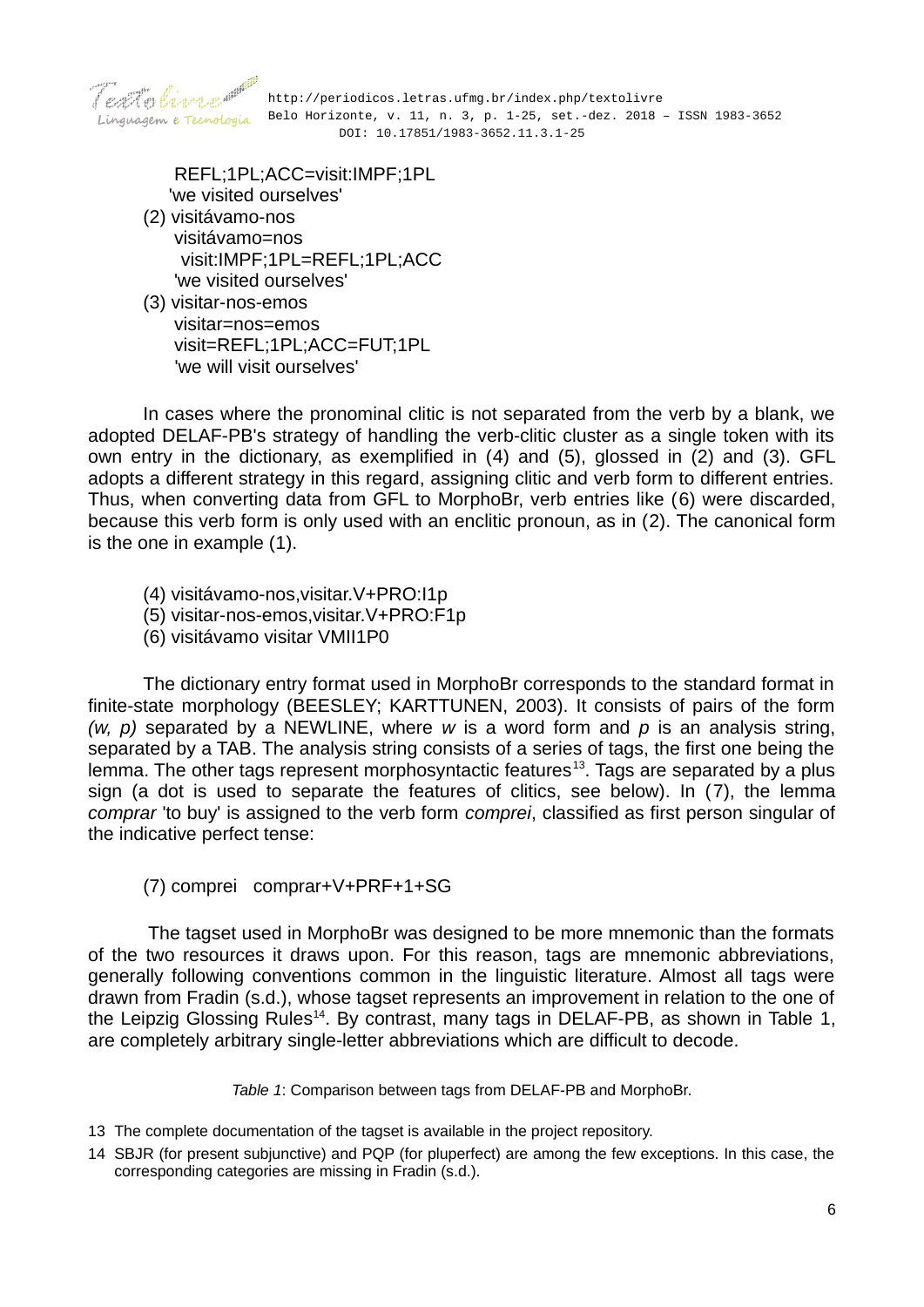

 http://periodicos.letras.ufmg.br/index.php/textolivre wagem e Tecnologia Belo Horizonte, v. 11, n. 3, p. 1-25, set.-dez. 2018 - ISSN 1983-3652 DOI: 10.17851/1983-3652.11.3.1-25

| <b>DELAF-PB</b> | <b>MorphoBr</b> | <b>Meaning</b>               |
|-----------------|-----------------|------------------------------|
| W               | <b>INF</b>      | infinitive                   |
| K               | <b>PASSPT</b>   | passive participle           |
| J               | <b>PRF</b>      | perfect indicative           |
| S               | <b>SBJR</b>     | present subjunctive          |
|                 | <b>SBJP</b>     | past (imperfect) subjunctive |
| U               | <b>SBJF</b>     | future subjunctive           |
| $\checkmark$    | <b>IMP</b>      | imperative                   |

Tags in FreeLing are less arbitrary compared to DELAF-PB. However, FreeLing departs from widely accepted assumptions in linguistics. First, it represents mood and tense by two different tags. However, in the morphological analysis of Portuguese, these two types of information are usually represented by one single inflectional suffix (MONTEIRO, 1987; ROCHA, 2008; VILLALVA; SILVESTRE, 2014).<sup>[15](#page-6-3)</sup> Second, the left-toright order of the tags in FreeLing does not always reflect the concatenation of the morphemes representing the individual morphosyntactic features. This is the case with the diminutive forms of nouns, as in example ([8](#page-6-2)) from FreeLing. In these forms, gender and number tags F and P (feminine and plural, respectively) precede diminutive tag D. However, in the surface form *abelhinhas* (diminutive of *abelha* 'bee'), glossed in ([9\)](#page-6-1), the diminutive suffix *-inh-* precedes the inflectional endings representing feminine plural.

- <span id="page-6-2"></span>(8) abelhinhas abelha NCFP00D
- <span id="page-6-1"></span>(9) abelh-inh-a-s

bee-DIM-F-PL

In entries for diminutive forms of adjectives, however, the tags in FreeLing do reflect morpheme concatenation order, as can be seen in ([10\)](#page-6-0). In this example, tag C, which represents the diminutive morpheme of adjectives, precedes the gender and number tags.

<span id="page-6-0"></span>(10) abertinhas aberto AQCFP00 (11) abert-inh-a-s open-DIM-F-PL

Differently than FreeLing, MorphoBr handles the diminutive of nouns and adjectives uniformly, since there is no morphological difference between the formation of diminutives in these two word classes. In MorphoBr, the order of tags encoding morphosyntactic features of nouns, adjectives, and verbs directly reflect the order of the corresponding

<span id="page-6-3"></span><sup>15</sup> MorphoBr represents person and number of verb forms by different tags, although these constitute one single morpheme according to Monteiro (1987), among others. The reason for this discrepancy resides in the mapping of morphological tags onto subject agreement features in the syntax. Both finite verb forms and adjective forms encode number information, but only the former encode person information. This shows person and number to be independent from one another.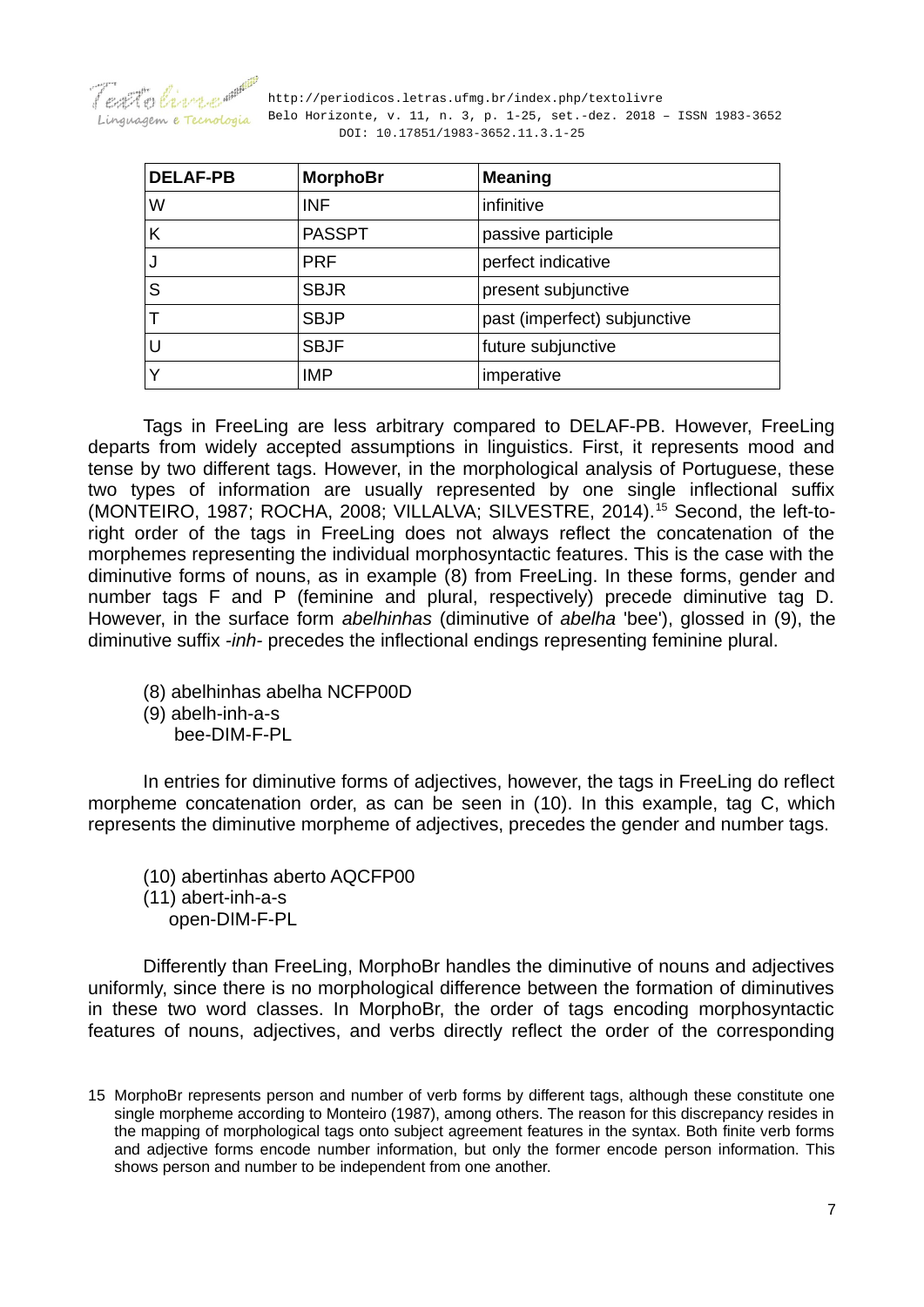

morphemes, as exemplified in [\(12\)](#page-7-2) and  $(13)^{16}$  $(13)^{16}$  $(13)^{16}$  $(13)^{16}$ :

- <span id="page-7-2"></span>(12) abelhinhas abelha+N+DIM+F+PL
- <span id="page-7-1"></span>(13) abertinhas aberto+A+DIM+F+PL
- (14) comprá-va-mos comprar+V+IMPF+1+PL buy-IMPF-1PL

One of the main goals of MorphoBr is morphological analysis with FSTs in the context of syntactic parsing. The entry format adopted allows for straightforward conversion to the so called spaced-text format exemplified in ([15\)](#page-7-0), where word characters and tags are separated by a blank. This format, in turn, can be compiled into an FST with the proprietary Xerox Finite-State Tools (XFST) (BEESLEY; KARTTUNEN, 2003) or with Foma (HULDEN, 2009), its free-software, open source clone, using the command *read spaced-text*. In ([15](#page-7-0)), the first line maps to the upper (analysis string or lexical) language of the transducer, while the second line maps to the lower (or surface string) language (BEESLEY; KARTTUNEN, 2003).

<span id="page-7-0"></span>(15) c o m p r a r +V +PRF +1 +SG c o m p r e i

The format used in MorphoBr also allows for the enrichment of the annotation of verb-clitic clusters such as [\(2](#page-5-1)) and ([3\)](#page-5-0), since DELAF-PB provides no lemma or morphosyntactic information for clitics in enclitic or mesoclitic position, as evidenced by ([4\)](#page-5-6) and [\(5](#page-5-5)), where the *+PRO* tag only specifies that the verb is conjoined with a clitic. Clitic properties, however, are crucial for deep syntactic parsing and semantic analysis in formalisms like LFG, because the clitic realizes an argument of the verb (FALK, 2001). Therefore, in MorphoBr, the *+PRO* tag from DELAF-PB is substituted by one of our conversion tools for a sequence of tags representing the grammatical properties of the clitic.

*Table 2*: Comparison between DELAF-PB'S and MorphoBr's annotation of verb-clitic clusters (tags in italics and explanations in quotes).

<span id="page-7-4"></span>

|                 |      |                     | and explainations in guotes).                      |              |                                                |
|-----------------|------|---------------------|----------------------------------------------------|--------------|------------------------------------------------|
| <b>DELAF-PB</b> | V    | $+PRO$              | "clitic pronoun"                                   | 13p          | "imperfect<br>indicative 3rd<br>person plural" |
| MorphoBr        | $+V$ | ele 'he'.           | "lemma"                                            | $+IMPF+3+PL$ | "imperfect<br>indicative 3rd<br>person plural" |
|                 |      | .ACC<br>.3<br>.M.PL | "accusative"<br>"3rd person"<br>"masculine plural" |              |                                                |

<span id="page-7-3"></span>16 In Portuguese, as in other inflectional languages (as opposed to agglutinative languages such as Turkish), it is often the case that different morphosyntactic features are collapsed in one single affix. For example, in *compro* 'I buy', suffix -*o* represents both present indicative and first person singular.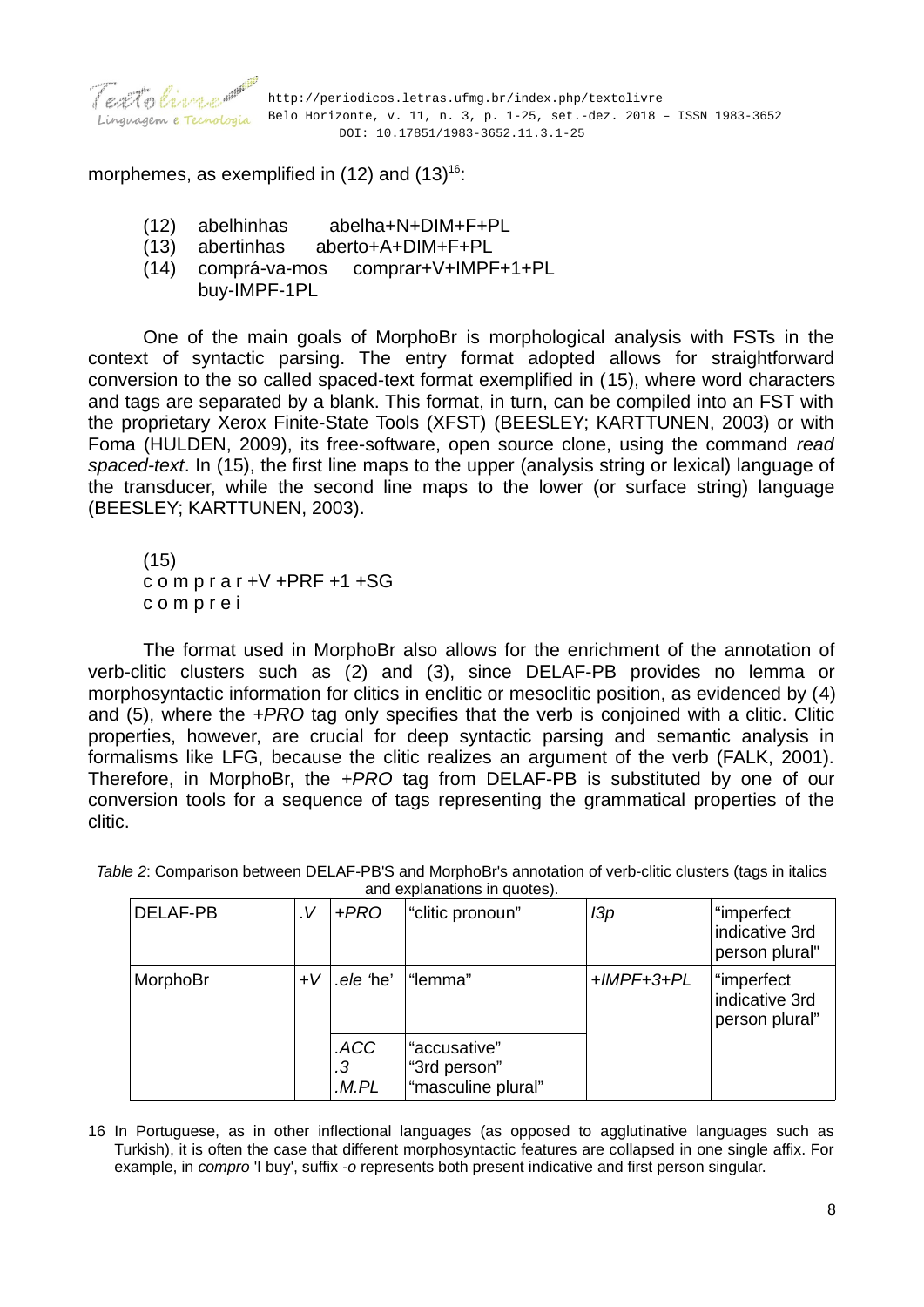

 http://periodicos.letras.ufmg.br/index.php/textolivre guagem e Tecnologia Belo Horizonte, v. 11, n. 3, p. 1-25, set.-dez. 2018 - ISSN 1983-3652 DOI: 10.17851/1983-3652.11.3.1-25

| $+V$ | $\lfloor$ .nós 'we' $\rfloor$ "lemma" |                                               | $+IMPF+3+PL$ | "imperfect<br>indicative 3rd |
|------|---------------------------------------|-----------------------------------------------|--------------|------------------------------|
|      | .AD<br>1.PL                           | "accusative or dative"<br>"1st person plural" |              | person plural"               |

This conversion is not always a simple string replacement operation, because clitic *nos* can be ambiguous in relation to lemma depending on the verb form. While this clitic unambiguously represents accusative or dative of *nós* 'we' in entries like ([4\)](#page-5-6) and ([5\)](#page-5-5), it can be lemmatized in a two-fold way in entries like like [\(16\)](#page-8-2), namely, either as *nós* 'we' or as *eles* 'they'. Our conversion tool successfully handles all these verb-clitic clusters, assigning the clitic in each case the corresponding lemma and inflectional informations. Accordingly, entry ([16](#page-8-2)) is converted to the two entries ([17](#page-8-1)) and ([18](#page-8-0)), where the lemma ambiguity is resolved: in [\(17\)](#page-8-1), the lemma of the clitic is *ele* 'he', while it is *nós* 'we' in [\(18\)](#page-8-0).<sup>[17](#page-8-3)</sup>

- <span id="page-8-2"></span>(16) compravam-nos, comprar.V+PRO:I3p
- <span id="page-8-1"></span>(17) compravam-nos comprar+V.ele.ACC.3.M.PL+IMPF+3+PL
- <span id="page-8-0"></span>(18) compravam-nos comprar+V.nós.AD.1.PL+IMPF+3+PL

Table [2](#page-7-4) shows the correlation between the different components of the annotation of entries [\(16\)](#page-8-2)-([18](#page-8-0)). Tags describing properties of clitics are separated by a dot instead of the plus sign used for the other tags. This distinction is relevant for syntactic processing. For example, *.PL* and *+PL* both encode plural number, but the former specifies the number of an object of the verb, while the latter specifies the number of the subject.<sup>[18](#page-8-4)</sup>

Two aspects of the annotation scheme adopted for verb-clitic clusters in cases like ([17](#page-8-1)) and [\(18\)](#page-8-0) should be highlighted. First, the relative order of the individual tags describing properties of clitics is somewhat arbitrary, because these elements consist of portmanteau morphemes, conflating different properties in one single morphological unit. For example, clitic *nos* conflates case, person, and number in one single morpheme. A clitic such as *las*, however, can be segmented into different gender and number morphemes, motivating the tag sequence *F.PL.*, as exemplified in ([19](#page-9-1)).

The second aspect refers to the the position of clitic tags as a whole in relation to inflectional tags of the verb. Due to direct translation of tag sequence *.V+PRO* from DELAF-PB in the way specified in Table [2](#page-7-4), clitic tags precede verb inflectional tags. In this case, annotation does not mirror morpheme concatenation, since the enclitic pronoun follows the verb. In mesoclitic clusters, however, the clitic precedes the inflectional suffixes of the verb, see [\(20\)](#page-9-0), so that morpheme concatenation is obeyed. We leave for a future version of MorphoBr a solution to this discrepancy.

- <span id="page-8-3"></span>17 Entry [\(18](#page-8-0)) is ambiguous between accusative and dative case. In Portuguese, this case ambiguity pervades the pronominal system: the formal distinction between accusative and dative is neutralized in all clitic pronouns except those of the 3rd person, e.g. accusative form *o* and dative form *lhe* of *ele* 'he'. To take this state of affairs into account, we collapsed dative and accusative case of 1st and 2nd person clitics into the composite tag *.AD*, thereby preventing the duplication of hundred thousands of entries. The annotation of clitics is further explained below.
- <span id="page-8-4"></span>18 See Dipper (2003) for a detailed explanation on how morphological tags (e.g. *+DIM*, *+M*, *.M*, *+PL* , *.PL* etc.) are converted to syntactical constraints in an LFG grammar implemented in the XLE system.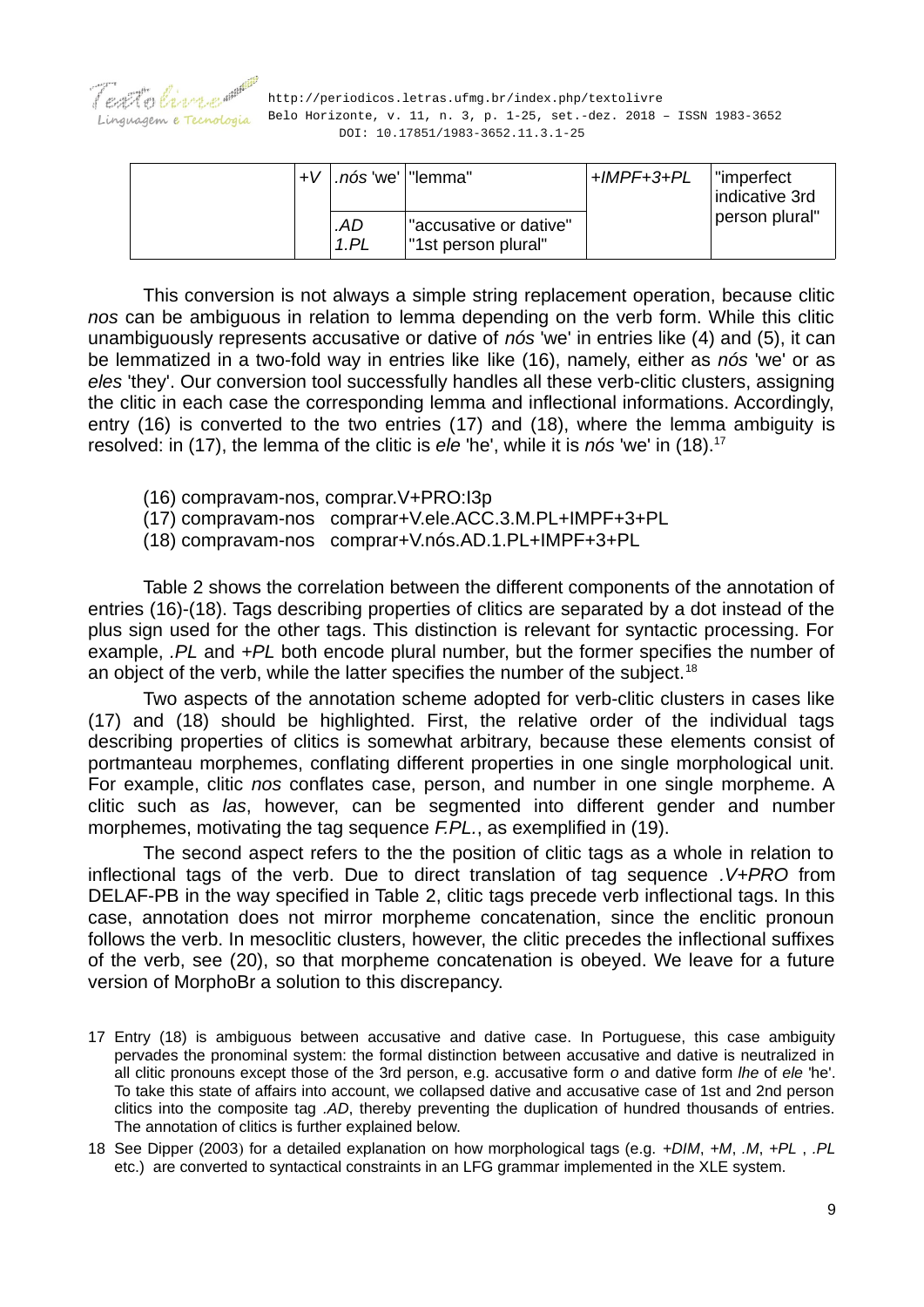# <span id="page-9-1"></span><span id="page-9-0"></span>(19) compramo-las comprar+V.ele.ACC.3.F.PL+PRF+1+PL (20) comprar-lhe-emos comprar+V.ele.DAT.3.SG+FUT+1+PL

For the conversion between the different formats, two tools were developed and are made available in the project repository. The first tool is an ad hoc Python script that converts from DELAF-PB's format to MorphoBr's. The second tool adopts a more systematic approach. It performs conversion between DELAF-PB's, GFL's format and MorphoBr's using a declarative approach. However, it can not enrich the annotation of clitics yet.

Using the GF programming language, we wrote a set of grammars that specify how abstract trees (encoding the dictionaries entries data) are mapped to strings in each dictionary's concrete format. GF grammars specify both parsers and printers, so we are able to use them to translate between different formats by parsing a string in a certain format to an abstract tree, and then printing it in another format (with some preprocessing to handle the spacing).

In the example below, we can see a GFL-formatted entry being parsed to an abstract syntax tree in the first output line. The following lines show the linearization of this abstract syntax tree in MorphoBr's format, which in this case corresponds to two entries, one for each gender (forms that admit two genders are collapsed into one "common gender'' in the GFL representation).

(21)

Morpho> import MorphoMBR.gf MorphoFL.gf Morpho> parse -tr -lang=FL "dentistas dentista N C C P 0 0 0" | linearize -all -lang=MBR mkN "dentistas" "dentista" (mkNF Common Pl ZDegree) dentistas dentista +N +M +PL dentistas dentista +N +F +PL

| <b>Types of</b><br>homonymous<br>forms | <b>Lexical representations</b>                                        | <b>Total</b><br>number of<br>entries | Paradigm<br>coverage |  |
|----------------------------------------|-----------------------------------------------------------------------|--------------------------------------|----------------------|--|
| comprava                               | 1st person singular of imperfect<br>indicative of the 1st conjugation | 12714                                | complete             |  |
|                                        | 3rd person singular of imperfect<br>indicative of the 1st conjugation | O                                    | incomplete           |  |
| vendia                                 | 1st person singular of imperfect<br>indicative of the 2nd conjugation | 800                                  | complete             |  |
|                                        | 3rd person singular of imperfect<br>indicative of the 2nd conjugation | 800                                  | complete             |  |
| comprara                               | 1st person singular of pluperfect of the                              | 12714                                | complete             |  |

<span id="page-9-2"></span>*Table 3*: Examples of incongruences in the encoding of homonymous verb forms in DELAF-PB (incomplete paradigms lack some or all forms).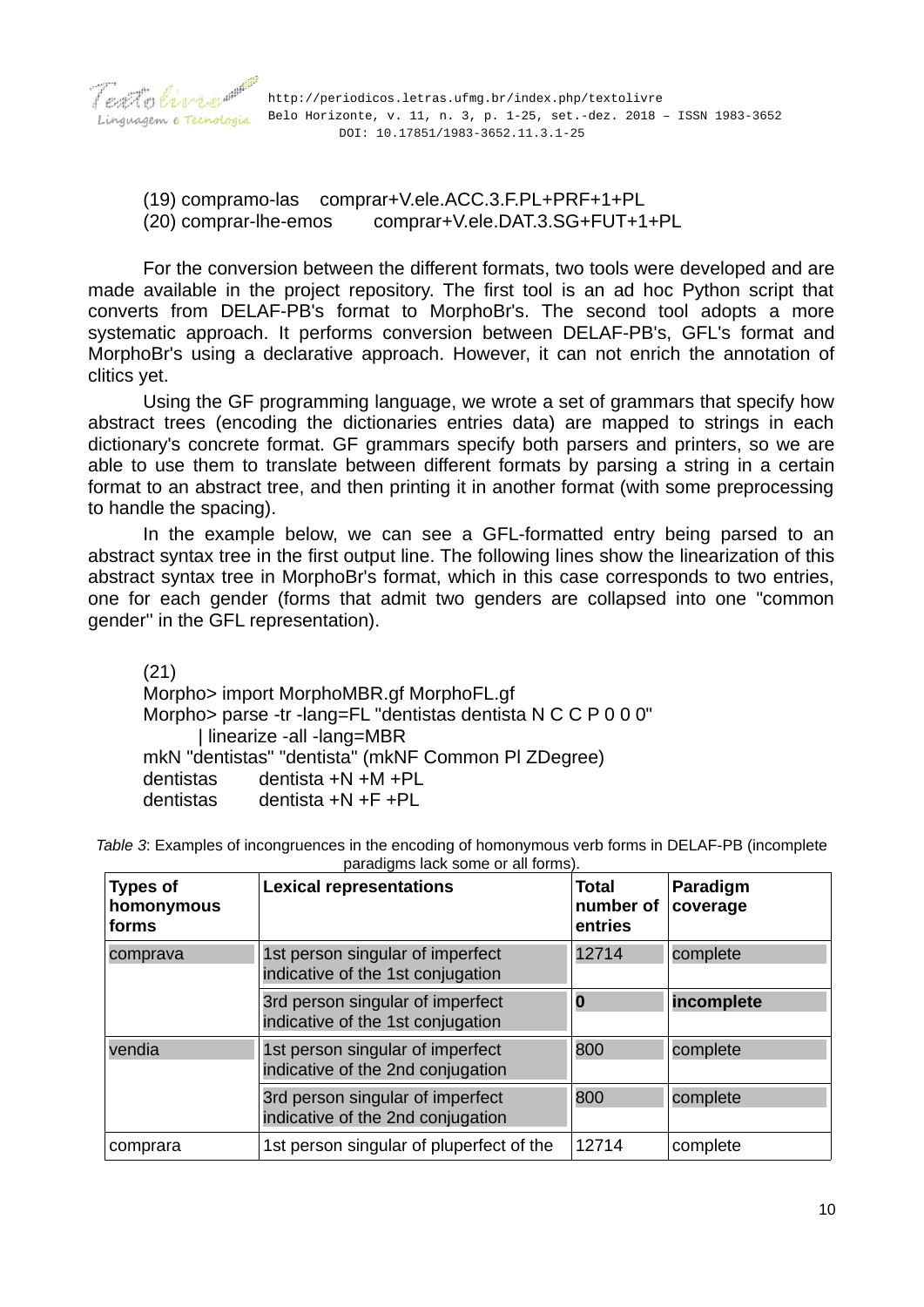

*f* earth the multiperiodicos.letras.ufmg.br/index.php/textolivre guagem e Tecnologia Belo Horizonte, v. 11, n. 3, p. 1-25, set.-dez. 2018 - ISSN 1983-3652 DOI: 10.17851/1983-3652.11.3.1-25

|         | 1st conjugation                                                           |       |            |
|---------|---------------------------------------------------------------------------|-------|------------|
|         | 3rd person singular of pluperfect of the<br>1st conjugation               | 5     | incomplete |
| vendera | 1st person singular of pluperfect of the<br>2nd conjugation               | 800   | complete   |
|         | 3rd person singular of pluperfect of the<br>2nd conjugation               | 800   | complete   |
| comprar | 1st person singular of future subjunctive<br>of the 1st conjugation       | 12714 | complete   |
|         | 3rd person singular of future subjunctive 12714<br>of the 1st conjugation |       | complete   |
| vender  | 1st person singular of future subjunctive<br>of the 2nd conjugation       | 800   | complete   |
|         | 3rd person singular of future subjunctive 72<br>of the 2nd conjugation    |       | incomplete |

While converting DELAF-PB's entries to our format, we found numerous errors and inconsistencies in the original data. Just a few problems of this sort were detected when converting GFL's data. All detected problems were corrected either by the format conversion tools or by shell scripts. Due to space limitations, we limit ourselves here to the more significant examples.

DELAF-PB has 318,683 repeated entries. It contains 176 simple formatting errors due to spurious colons in inappropriate places, compare the incorrectly formatted entries in ([22](#page-10-1)a) and [\(23a](#page-10-0)) with the corrected counterparts in ([22](#page-10-1)b) and [\(23b](#page-10-0)), respectively.

- <span id="page-10-1"></span>(22) a. abstinhas:-lhe,abster.V+PRO:I2s
	- b. abstinhas-lhe,abster.V+PRO:I2s
- <span id="page-10-0"></span>(23) a. mantinhas:,manter.V:I2s b. mantinhas,manter.V:I2s

There are 3070 verb-clitic clusters without the obligatory separator hyphen, e.g. *pruirlhes,pruir.V+PRO:W3s* instead of *pruir-lhes,pruir.V+PRO:W3s*. In 714 entries, the last character is number *1* instead of letter *s* (singular), e.g. *abstrair,abstrair.V:W31*. Another problem are 26,151 systematically missing verb forms: 1st conjugation verbs lack 3rd person singular forms of imperfect indicative (all forms missing) and pluperfect (all but 5 missing), while most 2nd conjugation verbs lack the 3rd person singular of future subjunctive (728 forms missing from a total of 800). In all these cases, the missing 3rd person singular forms are identical to the corresponding 1st person singular forms, as exemplified in Table [3](#page-9-2).

One could argue that these forms were omitted following a general design decision to spare storage space. However, the evidence counters this assumption, suggesting that the omissions are unexpected side-effects of the lexicon compilation process. In fact, DELAF-PB's documentation does not refer to this lexicon-size reduction strategy. If it were implemented, there should be a special tag for collapsing the person information of the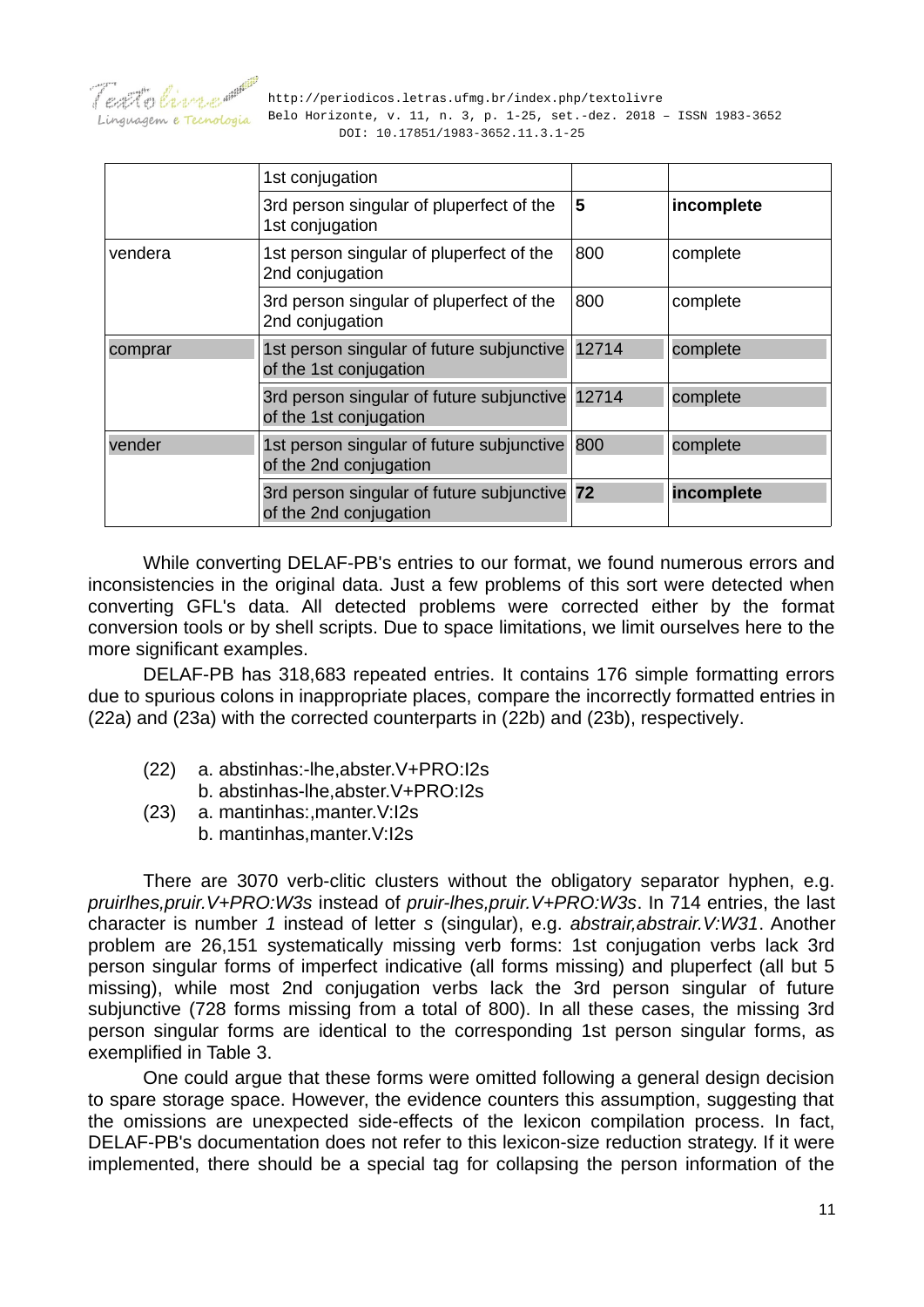

homonymous forms. Instead, the usual tag combination *1s* for 1st person singular is used. Moreover, as Table [3](#page-9-2) shows, DELAF-PB does explicitly encode both members of similar pairs of homonymous forms, such as 1st and 3rd person singular forms of both imperfect indicative and pluperfect of 2nd conjugation verbs.

## **4 Expanding lexical coverage by means of FSTs**

Diminutive formation is one of the most productive derivational processes in Portuguese (ROCHA, 2008, p. 122-123). In this language, there are more than 20 diminutive suffixes (CUNHA; CINTRA, 1985). These suffixes underlie lexicalized words from different lexical categories, ranging from nouns and adjectives to adverbs, numerals, personal pronouns, and verbs (RIO-TORTO, 2016, p. 359). They are continually used for the creation of new words. In fact, every noun and every adjective can have a diminutive form (LAPA, 1982, p. 77-82; ROCHA, 2008, p. 123; LIMA, 2011, p. 137). Among the diminutive suffixes, -*inh*- and -*zinh*- are the most productive (LAPA, 1982, p. 79; CUNHA; CINTRA, 1985, p. 91-92; RIO-TORTO, 2016, p. 373). This section describes a finite-state implementation of the formation of diminutives from these two suffixes in Portuguese. The goal of this implementation was expanding the coverage of MorphoBr, since the integrated resources have tens of thousands of gaps in this regard.

Denotatively, diminutive suffixes form hyponyms from nouns or modulate the intensity of adjectives, but more often they just convey speaker's emotions or attitudes, e.g. appreciation, dislike, empathy, politeness, etc. (LAPA, 1982; CUNHA; CINTRA, 1985; ROCHA, 2008; BAZENGA, 2012; VILLALVA; SILVESTRE, 2014; RIO-TORTO, 2016), being very common in emotive discourse, opinion or persuasive texts, etc. Therefore, analyzing diminutives should be a basic capability of NLP systems targeted at sentiment analysis, opinion mining, text classification, etc.

Out of the total of 361,485 nouns and adjectives converted from DELAF-PB and GFL (henceforth DGFL-ADJN), only 15,938 are diminutives, 10,338 of which are formed with *-(z)inh-*. Consequently, there are many gaps in these resources, because, for tens of thousands of words, they do not provide the corresponding diminutive. In DELAF-PB, for example, there are diminutives for *cobra '*snake*'*, *jacaré* 'alligator', *zebra* 'zebra', *gavião* 'hawk', and *cheiro* 'smell', but not for *elefante* 'elephant', *javali* 'boar', *jumento* 'donkey', *amor* 'love', *odor* 'smell', and *dor* 'pain'. Another deficiency of DELAF-PB and GFL is the lack of -*zinh*- for corresponding -*inh*- diminutives. For example, both resources include *cobrinha* (diminutive of *cobra* 'snake'), but not the equally grammatical parallel form *cobrazinha.* All these gaps seem completely arbitrary. In fact, the corresponding diminutives can easily be found in texts on the Internet, e.g.:

(24) cobrazinha, amorzinho, dorzinha, elefantinho, elefantezinho, jumentinho, jumentozinho

To fill these gaps, we took the standard assumption that the lexicon of a natural language consists not only of existent words, but also includes potential words, i.e. words that can be created by applying word-formation rules to existent words (ROCHA, 2008;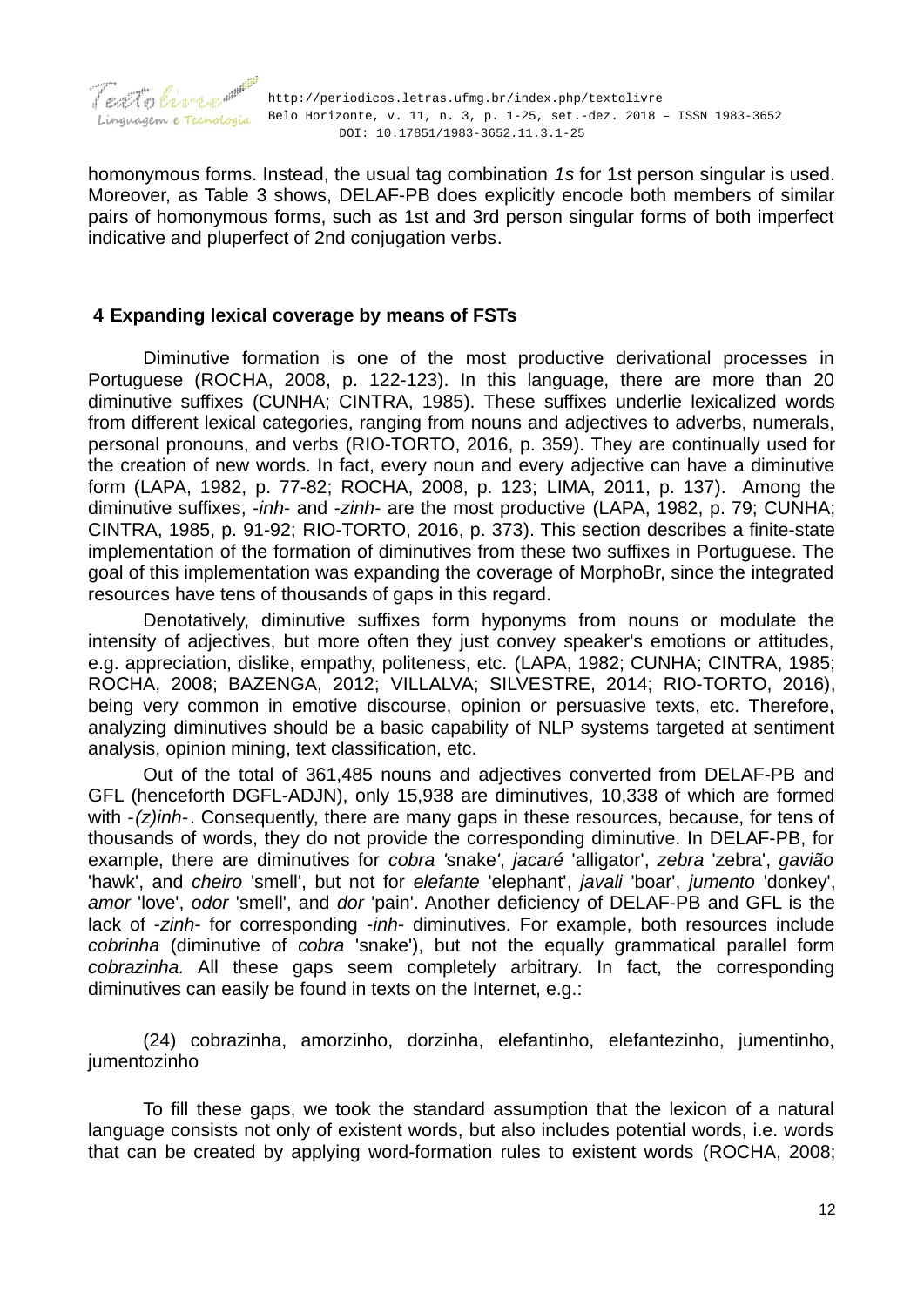

VILLALVA; SILVESTRE, 2014). Finite-state morphology is the standard paradigm for the construction of rule-based computational models of inflectional and word-formation processes. This approach has two strengths. First, morphological processes can be formalized in a way that closely mirrors linguistic descriptions. Thus, one does not have to reinvent the wheel when implementing a certain morphological phenomenon already described in detail in the linguistic literature. All one needs to do is to translate the description from a natural language into a formal specification. Second, this formal specification can be compiled into an FST using free, open source software, e.g. Foma (HULDEN, 2009). The resulting FST, in turn, can be used in a compact and efficient way during text processing.

Our implementation of diminutive formation with -*inh*- and -*zinh*- generally follows the analysis by Villalva and Silvestre (2014) and Rio-Torto (2016), according to which there are two types of diminutive suffixes in Portuguese: evaluative suffixes (*-inh-*, *-it-*, etc.) and z-evaluative suffixes (*-zinh-*, *-zit-*, etc).

As Villalva and Silvestre (2014, p. 119-120) points out, there is some variation in the distribution of these two types of suffixes across different dialects of Portuguese. A typical case of regional divergence are *-inh-* diminutives like *anelinho* (from *anel* 'ring'), derived from stems ending in *l* in singular (with a null thematic marker surfacing as *e* in plural), which are restricted to European Portuguese. Besides, there are preference differences between speakers or depending on word length or frequency. Diminutives from longer, less frequent words like *parlamento* 'parliament' are preferably constructed with zevaluative suffixes. Accordingly, while both *parlamentozinho* and *parlamentinho* are grammatical, the former is considered more acceptable.

Abstracting away from these factors, the generalization holds that evaluative suffixes are restricted to stems of words ending with one of the thematic unstressed vowels -*o*, -*a*, and -*e* (e.g. *cheiro*, *zebra*, and *elefante*), while z-evaluative suffixes, as exemplified in Table 4, attach to inflected words. Therefore, for the first group of words, both types of suffixes are licensed (cf. *cobrinha* and *cobrazinha* from *cobra* ['k bre] 'snake'), while all other words only license z-evaluative suffixes (compare *cafezinho* and \**cafeinho* from *café* [kɐ'fɛ] 'foot' or *motorzinho* and \**motorinho* from *motor* 'motor').

| Singular base form | <b>Plural base form</b> | <b>Singular and plural diminutives</b> |
|--------------------|-------------------------|----------------------------------------|
| menino 'boy'       | meninos                 | meninozinho meninozinhos               |
| menina 'girl'      | meninas                 | meninazinha meninazinhas               |
| flor 'flower'      | flores                  | florzinha florezinhas                  |
| luz 'light'        | luzes                   | luzinha luzezinhas                     |
| alemão 'German'    | alemães                 | alemãozinho alemãezinhos               |
| azul 'blue'        | azuis                   | azulzinho azuizinhos                   |

*Table 4*: Examples of diminutives with -*zinh*- derived from plural forms.

Apparent exceptions to this generalization are due to adjustments in the orthographic shape of the concatenated elements, due to general orthographic or phonological constraints in the language, e.g. *lapisinho* from *lápis* 'pencil' can be explained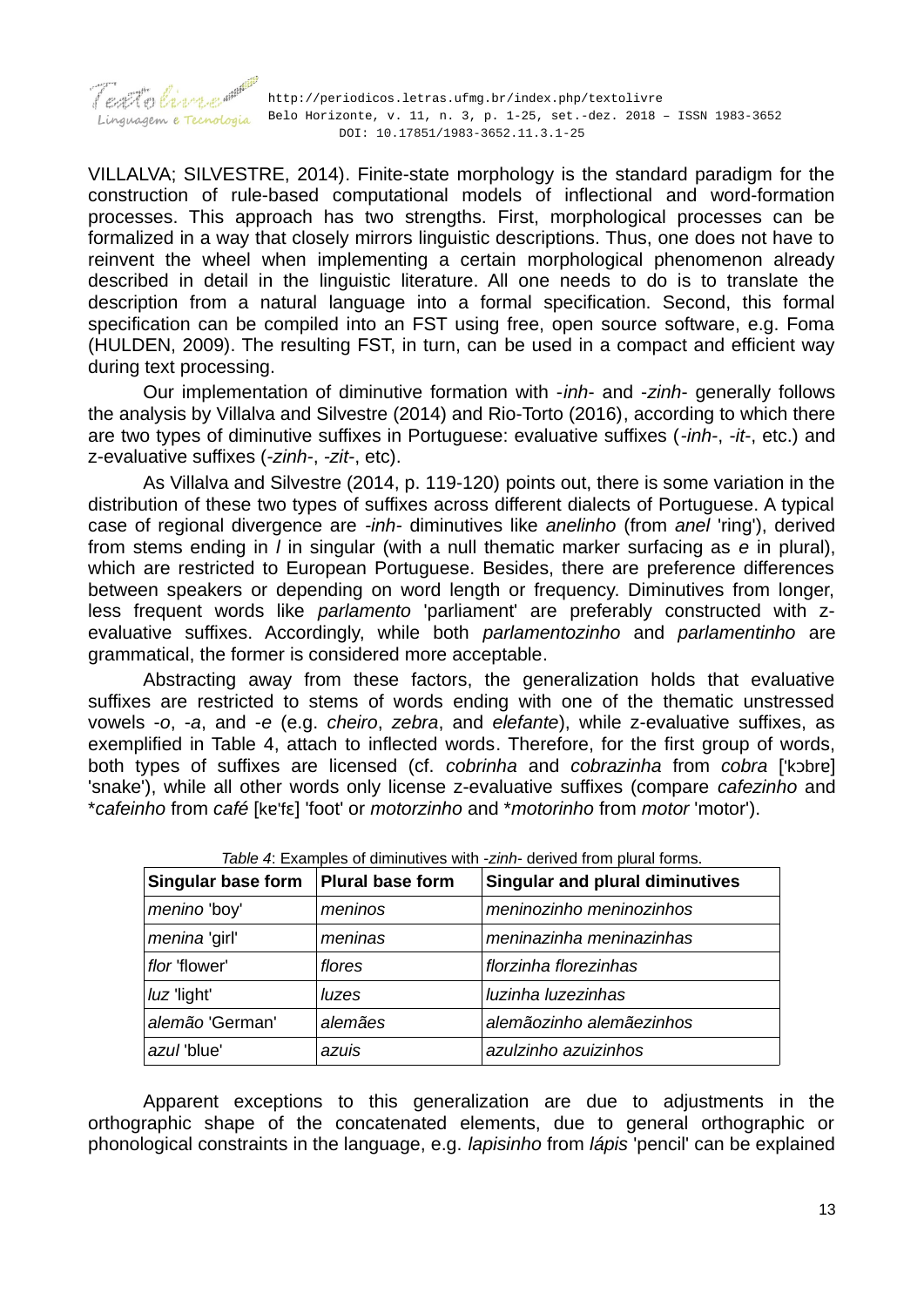

by deletion of *z* from -*zinh*-. Other exceptions are lexicalized words like *colherinha* (diminutive of *colher* 'spoon'). In deviation from the productive pattern in the standard language, the -*inh*- suffix in this example applies to a base ending in a phoneme other than one of the thematic vowels -*o*, -*a*, and -*e*. Examples like \**reporterinho* (from *repórter* 'reporter') evidence that this pattern is not productive.

In the two-level approach in finite-state morphology, morphological regularities are factorized into two modules (BEESLEY; KARTTUNEN, 2003). The morphotactics component describes the possible combinations of morphemes. In the second module, morphographemic alternations handle allomorphy, i.e. changes in the orthographical form of morphemes when combined to build new words or word forms ( $\text{\text{SEV}}\text{\text{C}}\text{\text{KOV}}\text{\text{A}}$ , 2018)<sup>[19](#page-13-1)</sup>. While some alternations reflect phonological changes affecting pronunciation, as in *lapisinho* referred to above, other alternations are purely orthographical, as exemplified in Table [5](#page-13-0).

| lemma          | base stem    | diminutive | stem alomorph | orthographical<br>change |
|----------------|--------------|------------|---------------|--------------------------|
| beiço 'lip'    | beiç [bejs]  | beicinho   | beic [bejs]   | $c = > c$                |
| amigo 'friend' | amig [e'mig] | amiguinho  | amigu [e'mig] | $q \Rightarrow qu$       |
| faca 'knife'   | fac [fak]    | faquinha   | faqu [fak]    | $c \Rightarrow qu$       |

<span id="page-13-0"></span>*Table 5*: Examples of orthographical changes not affecting pronunciation.

Following the two-level approach, we modeled the morphotactical phenomena in the formation of *-(z)inh-* diminutives by means of a grammar in the LEXC formalism. This a high-level declarative language that enables the specification of finite-state automata and transducers in a linguistically intuitive way (BEESLEY; KARTTUNEN, 2003). Both XFST and Foma, its free software, open source counterpart, provide compilers for LEXC.

A LEXC grammar specifies different classes of elements, modeled as LEXICONS, and the possible combinations between them, as in the oversimplified example in ([25](#page-14-0)). This example generates the -*(z)inh-* diminutive forms of *alegre* 'happy'. The first line declares the symbols that constitute multicharacter arc labels in the FST the grammar compiles into. The following lines specify five LEXICONS, each consisting of one or more entries. The first element in each entry is a pair of the form *x:y*, where *x* is a fragment of the analysis string and *y* is a fragment of the surface string. Typically, this pair represents a morpheme, i.e. an atomic unit of meaning and form. The identity relation *x:x* can be encoded as *x*. The empty string is represented by 0. The second element in an entry is a *continuation class*, which defines the LEXICON the *x:y* pair can be concatenated with. The number sign "#" represents the end of a word. This grammar compiles into an FST relating analysis strings like *alegre+A+DIM+F+PL* to their corresponding surface forms, *alegre^inh^a^s* and *alegre^zinh^a^s* in this case, where the caret "^" represents a morpheme boundary. These are intermediate forms which are converted to the actual forms *alegrinhas* and *alegrezinhas* by conditional replacement rules in the module encoding morphographemic alternations, see Beesley and Karttunen (2003) for a detailed explanation.

<span id="page-13-1"></span><sup>19</sup> In this paper, we restrict ourselves to the orthographical representation of words and morphemes. The two-level approach, however, is not restricted to this level. It can be also applied to phonological representations (BEESLEY; KARTTUNEN, 2003).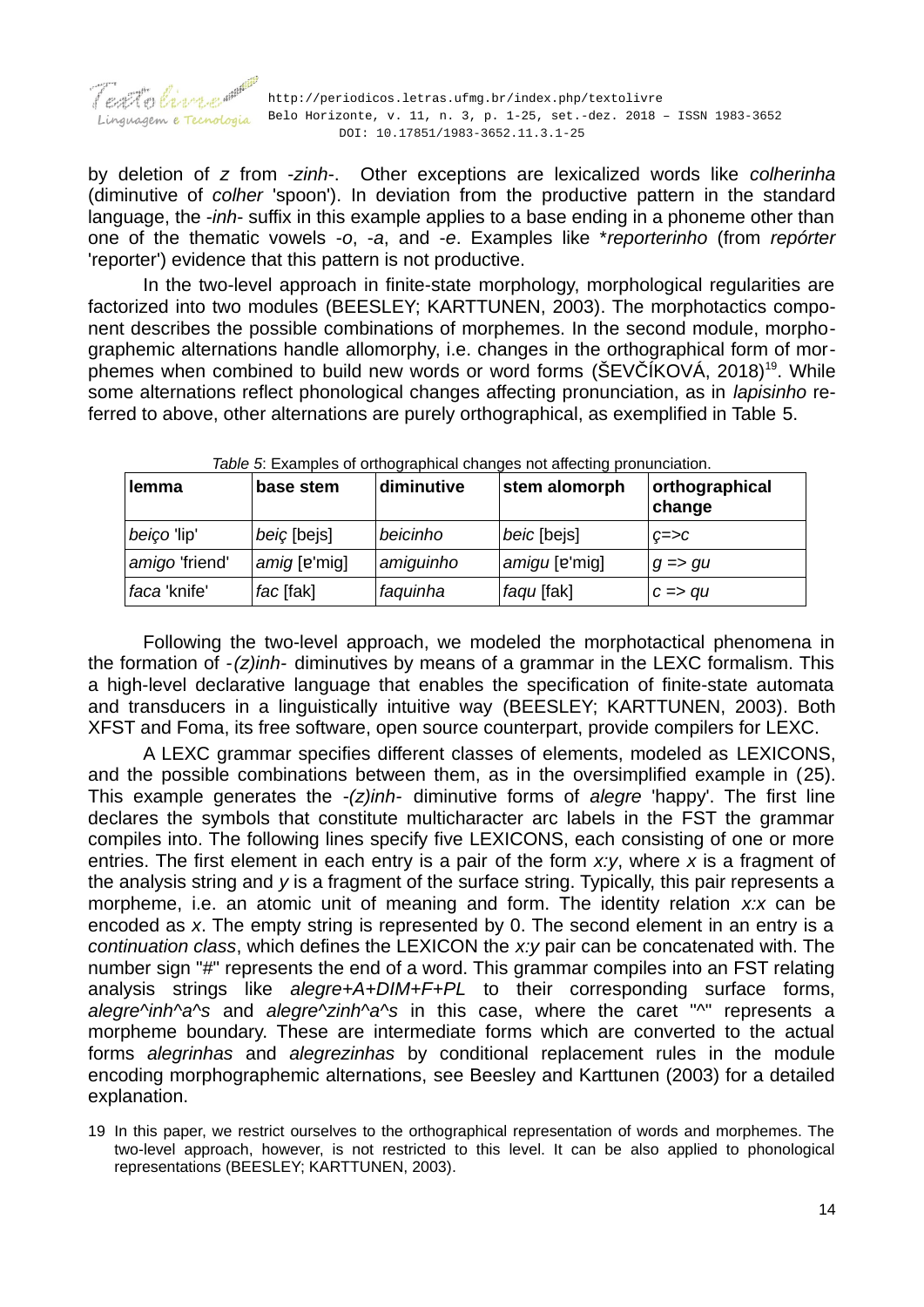<span id="page-14-0"></span>(25) Multichar Symbols +A +DIM +M +F +SG +PL LEXICON Root alegre Lemma ; LEXICON Lemma +A:0 Suffix ; LEXICON Suffix +DIM:^inh Gender ; +DIM:^zinh Gender ; LEXICON Gender +M:^o Number ; +F:^a Number ; LEXICON Number +SG:0# ;  $+PL:^s$  #;

Long-distance dependencies between elements of non-adjacent classes can be elegantly modeled by means of unification-based constraints named *flag diacritics* (BEESLEY; KARTTUNEN, 2003). These constraints function as filters at runtime during parsing and generation, blocking ungrammatical paths. Obtaining the same effects in a LEXC grammar without resorting to flag diacritics makes the code less intuitive. Alternatively, as Beesley and Karttunen (2003, p. 339) points out, excluding ungrammatical paths by composition of transducers can make the size of the resulting transducer explode.

The first class in our grammar contains 334,284 noun and adjective entries from the total of 361,485 in DGFL-ADJN. Seemingly improbable bases were filtered out, e. g. diminutives (cf. \**lapisinhozinho*) and superlatives (cf. \**rapidissimozinho* from *rapidíssimo* 'very fast'). Augmentatives, however, were included, since diminutives derived from these formations are considered grammatical (RIO-TORTO, 2016, p. 364) and attested in texts on the Internet (e.g. *casarãozinho* from *casarão*, augmentative of *casa* 'house'). The other classes of the LEXC grammar contain the diminutive suffixes, the gender morphemes, and the number morphemes.

Diminutive formation in Portuguese involves a dependency relation between the gender of the base and the gender marker, as exemplified in ([26](#page-14-1))-[\(29](#page-15-0)). This dependency is non-local because the diminutive suffix intervenes between these two elements.

- <span id="page-14-1"></span>(26) a. problem-inh-a problem(M)-DIM-M.SG b. problem-a-zinh-o problem-M.SG-DIM-M.SG
- <span id="page-14-2"></span>(27) a. trib-inh-o tribe(F)-DIM-F.SG b. trib-o-zinh-a tribe-F.SG-DIM-F.SG
- <span id="page-14-3"></span>(28) a. pont-inh-a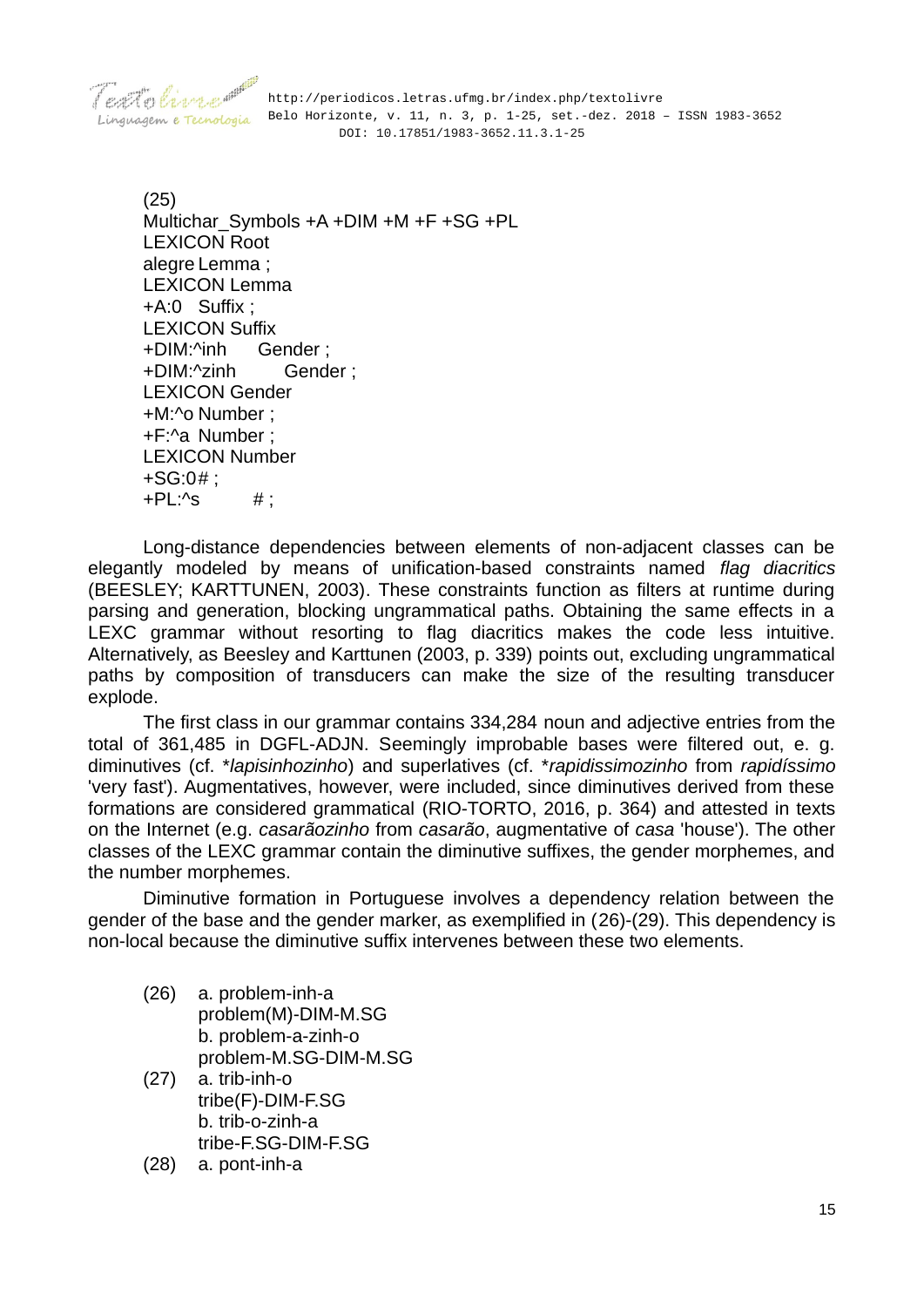

bridge(F)-DIM-F.SG b. pont-e-zinh-a bridge-F.SG-DIM-F.SG (29) a. dent-inh-o tooth(M)-DIM-M.SG b. dent-e-zinh-o

<span id="page-15-0"></span>tooth-M.SG-DIM-M.SG

Examples [\(26](#page-14-1))-[\(29\)](#page-15-0) show that gender marking in Portuguese diminutives constitute a complex phenomenon, because masculine gender can also be marked by *a* and feminine gender by *o*, which are the canonical markers for feminine gender and masculine gender, respectively, compare ([26](#page-14-1)a) and ([27](#page-14-2)a) with ([26](#page-14-1)b), ([27](#page-14-2)b), [\(28\)](#page-14-3), and ([29](#page-15-0)). Another difficulty for the formalization is the opposing behaviour of -*inh*- and -*zinh*- in cases such as ([26](#page-14-1)) and [\(27](#page-14-2)): while the former selects the non-canonical markers, the latter selects the canonical markers. In our LEXC grammar, these facts are handled by means of flag diacritics in a linguistically intuitive way.

Morphographemic alternations were modeled by a cascade of 11 conditional replacement rules. These rules follow the general template *A --> B C \_D*, which informally reads "substitute A for B in the context of C and D", where C is the left-hand and D the right-hand context. This module includes, besides the orthographical changes from Table [5](#page-13-0), plural -*s* deletion before *z* (*azuis+zinhos => azuizinhos*, plural diminutive of *azul* 'blue'), thematic vowel deletion (*casa+inha => casinha,* diminutive of *casa* 'house'), optional thematic *e* deletion in plurals like *luzezinhas* and *florzinhas* (producing *luzinhas* and *florzinhas*) and stem *i* deletion before another *i* (e.g. *cheiinho*=>*cheinho* and *saiinha*=>*sainha*, derived from *cheio* 'full' and *saia* 'skirt', respectively).

The current implementation is biased towards contemporary Brazilian Portuguese, where the forms generated by the last two rules are attested in standard language texts and considered grammatical<sup>[20](#page-15-1)</sup>. Another consequence of the present limitation is that the formation of diminutives like *anelinho*, which is only productive in European Portuguese, was not implemented yet.

Both the LEXC grammar and the morphographemic alternations were compiled into FSTs, which, in turn, were composed into one single FST, which we call DIM1<sup>[21](#page-15-2)</sup>. This FST has almost 2 millions paths, but just a fraction is licensed by the unification constraints that operate during analysis or generation. In fact, extracting the grammatical word-parse pairs from DIM1 reveals that their number amounts to 625,716 pairs (see Table [6\)](#page-16-0). In order to reduce complexity, as proposed by (ALENCAR et al., 2014), these word-parse pairs where compiled into a second FST using the read spaced-text command referred to in section 3. This derived FST we designate by DIM2. Among other reasons, DIM2 is less complex than DIM1 because there are no unification constraints to be solved.

<span id="page-15-1"></span><sup>20</sup> On these forms, see Cipro Neto (s.n.t.) and Nogueira (2010). Double i deletion is not restricted to diminutive formation, as evidenced by superlative forms like *seríssimo*, derived from *seriíssimo* 'very serious' (CUNHA; CINTRA, 1985, p. 251).

<span id="page-15-2"></span><sup>21</sup> Commented source code as well as all test sets referred to below are available in MorphoBr's repository. The code compiles with both Foma and XFST.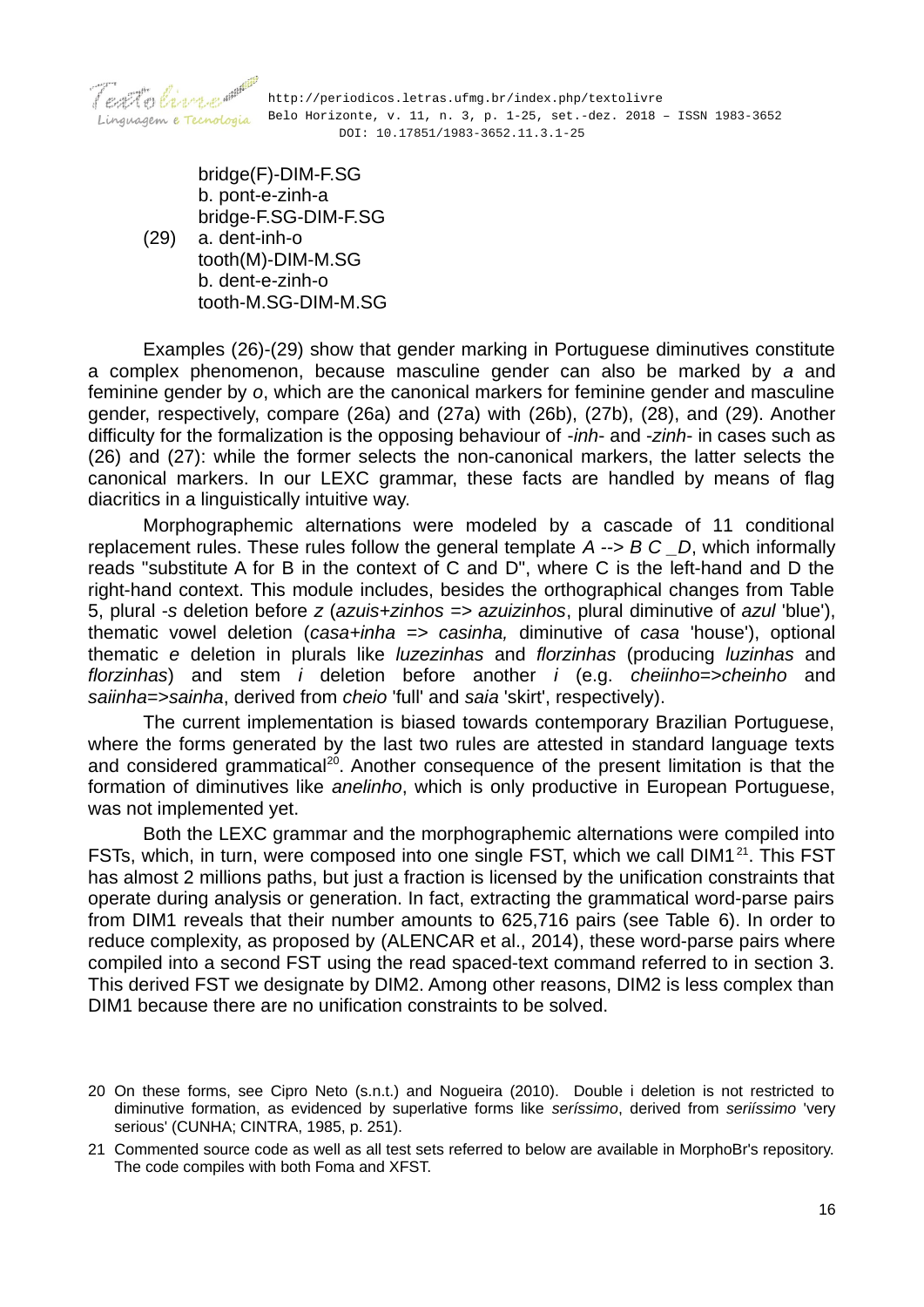

<span id="page-16-0"></span>*Table 6*: Comparison of the complexity of different FSTs compiled with Foma<sup>[22](#page-16-1)</sup>. The second column specifies space in disk of the word-parse pairs and the third, FST size in memory.

| <b>FST</b>       | <b>Description</b>                                                    | <b>File</b> | <b>Memory</b> | <b>States</b> | <b>Arcs</b>      | <b>Paths</b>      |
|------------------|-----------------------------------------------------------------------|-------------|---------------|---------------|------------------|-------------------|
| DIM1             | composition<br>of LEXC<br>grammar<br>and<br>morphograp<br>hemic rules | 22M         | 2.8M          | 78336         | 185891           | 1958232           |
| DIM <sub>2</sub> | compilation<br>of all word-<br>parse pairs<br>from DIM1               | 22M         | 2.8M          | 77903         | 184804           | 625716            |
| <b>ADJN</b>      | all word-<br>parse pairs<br>from DGFL-<br>ADJN                        | <b>10M</b>  | 2.8M          | 80428         | 184975           | 361485            |
| <b>ALL</b>       | union of<br>DIM2 and<br>ADJN                                          | 32M (220)   | 3.6M(28.6)    | 93334 (16)    | 237254<br>(28.3) | 977071<br>(170.3) |

Table [6](#page-16-0) compares the complexity of DIM2 to two other FSTs, which we label ADJN and ALL. ADJN was compiled by applying the read spaced-text command to all wordparse pairs from DGFL-ADJN (i.e. the set of all nouns and adjectives that were converted from DELAF-PB and GFL). ALL is the FST resulting from union of DIM2 and ADJN. The last line of Table [6](#page-16-0) allows us to assess coverage gain as well as the cost of uniting DIM2 with ADJN. The numbers in brackets show the percentage increases in relation to the numbers in the penultimate line. ALL has 170,3% more paths than ADJN, but the complexity cost in terms of FST size and number of arcs and states ranges from 16% to 28,6%. On the other hand, the word-parse pairs from ALL occupy 220% more space in disk than those from ADJN.

# **5 Evaluation**

In order to assess coverage and accuracy of our resource, experimental evaluation was carried out in two different phases of the project development. In the first phase, evaluation was restricted to MorphoBr's entries from DELAF-PB and GFL. Three experiments were performed in this stage. First, these entries were used to lemmatize the Universal Dependencies (henceforth UD) Portuguese GSD corpus. In this way, we could have a measure of the resource's coverage on real-world data. In the next experiment, an accuracy test was carried on Bosque (another Portuguese UD corpus), by comparing the lemmas MorphoBr assigned to the words in this corpus to the ones Bosque actually had. In the third experiment, we measured FreeLing's coverage of verb clitic-clusters by means of suffix rules.

<span id="page-16-1"></span>22 All transducers were also successfully compiled with XFST.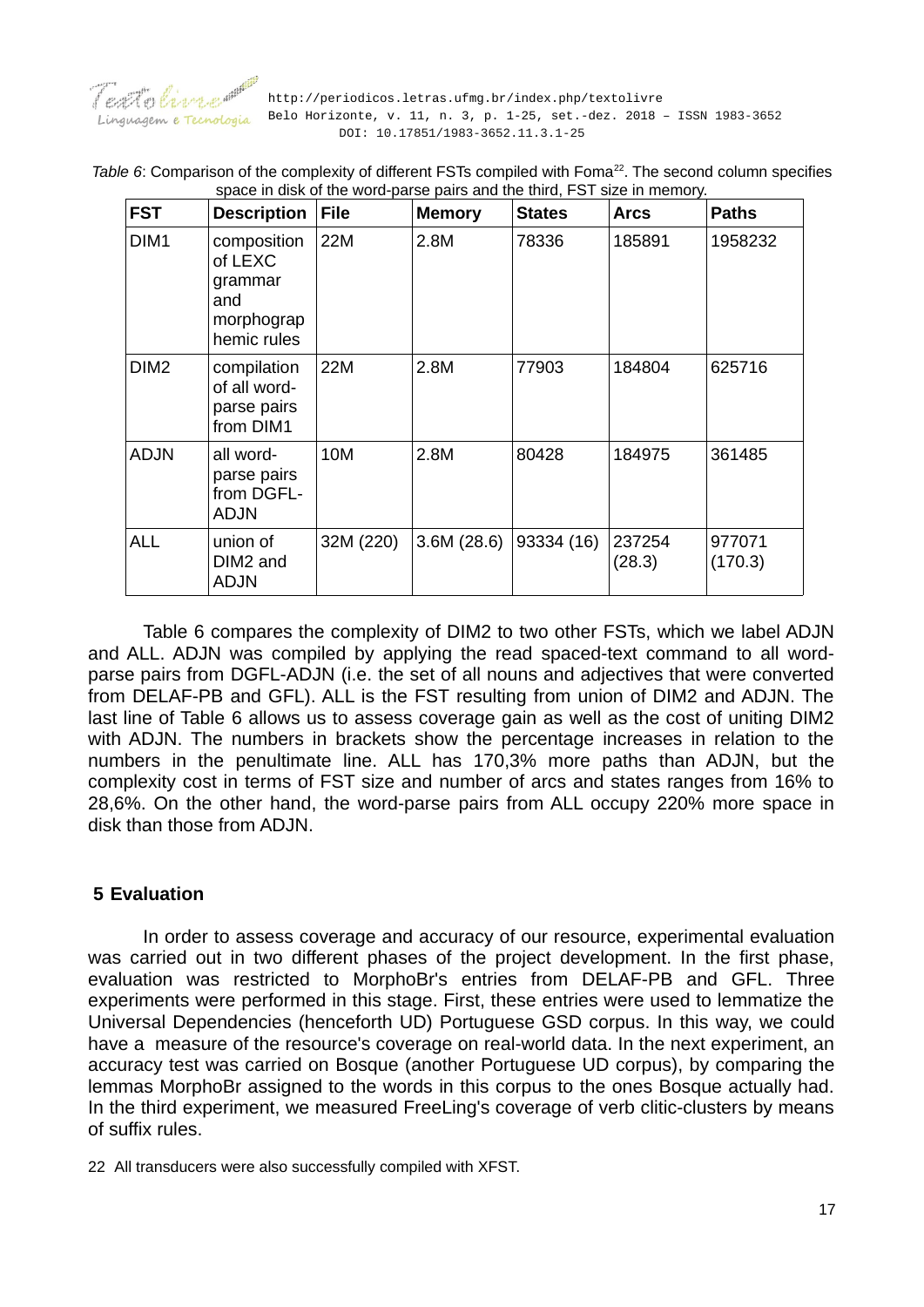

In the second project development phase, evaluation was restricted to the diminutive entries created by the finite-state approach and encoded in DIM2. Coverage comparisons were performed against the two previous relevant resources: (i) the set of -*(z)inh*- diminutives from DGFL-ADJN, i.e. the set of all nouns and adjectives converted from DELAF-PB and GFL, and (ii) FreeLing's suffix rules.

# **5.1 Improving GSD**

The UD Portuguese GSD corpus was converted from the Google UD Treebanks (MCDONALD et al., 2013) and it is now part of the UD project (NIVRE et al., 2017). Even though the GSD corpus is officially an UD corpus, it is still considered incomplete, partly because it does not contain the lemmas for its words<sup>[23](#page-17-0)</sup>. Following the UD quidelines, we corrected the annotation of *\$* and *%*, which are wrongly tagged as NOUN instead of SYM in the original corpus. Given a word form and the PoS tag of a token, we converted the word form to lower-case and searched for the pair in MorphoBr. In this experiment, we only consider the grammatical classes which are already part of our resource, i.e., verbs, adjectives, adverbs, and nouns. The tokens with the remaining UD PoS tags were ignored.

The results of the experiments are classified in three cases: (i) *missing*: 2.8% of the tokens have no lemma in MorphoBr (e.g. *km*, *cerca*, *quarta*, *torcida*, *mensalão*); (ii) *unique*: 93% of the tokens have a unique lemma in MorphoBr; (iii) *multiple*: 4.2% of the tokens have more than one possible lemma (e.g. *foi*, *foram*, *era*). These results can be partly explained by the many differences between the corpus annotations, UD guidelines, and MorphoBr's design decisions. For instance, *quarta* 'fourth' and *terceiro* 'third' are considered determinants in MorphoBr, not numerals as in the UD quidelines<sup>[24](#page-17-1)</sup>. On the other hand, many missing lemmas are abbreviations such as *TV* and *Km* or parts of multiword expressions (MWEs) such as *a cerca de* 'regarding to', which are presently not handled by MorphoBr. We also identified a few misspellings in the corpus. The true missing words from MorphoBr are cases such as the nouns *torcida* 'supporters' (or 'cheering') and *mensalão* 'big monthly stipend' (neologism derived from the augmentative of adjective *mensal* 'monthly')<sup>[25](#page-17-2)</sup>.

# **5.2 Bosque comparison**

We also compared our dictionary coverage to the UD-Portuguese-Bosque corpus. Its original lemmatization was provided by the PALAVRAS system (BICK, 2014) and it was manually revised. As in section 5.1, we used the pair (word form,PoS) to look up the appropriate entries in MorphoBr. For each such pair, there could be a single value, multiple values, or no values at all. We classified each of the 87,623 tokens in the corpus in four cases: (i) 80,614 tokens (92%) have the *same lemma*, only one possible value for the (word form,PoS) pair and it matches the lemma on the corpus; (ii) 1,025 tokens (1.16%) have a *different lemma*, that is, the lemma in the corpus differ from the lemma in MorphoBr; (iii) for 3,664 (4.1%) tokens MorphoBr contains *more than one value* (and thus

<span id="page-17-0"></span><sup>23</sup> URL: [https://github.com/universaldependencies/UD\\_Portuguese-GSD](https://github.com/universaldependencies/UD_Portuguese-GSD)

<span id="page-17-1"></span><sup>24</sup> URL:<http://universaldependencies.org/u/pos/NUM.html>

<span id="page-17-2"></span><sup>25</sup> URL:<https://www.economist.com/the-economist-explains/2013/11/18/what-is-brazils-mensalao>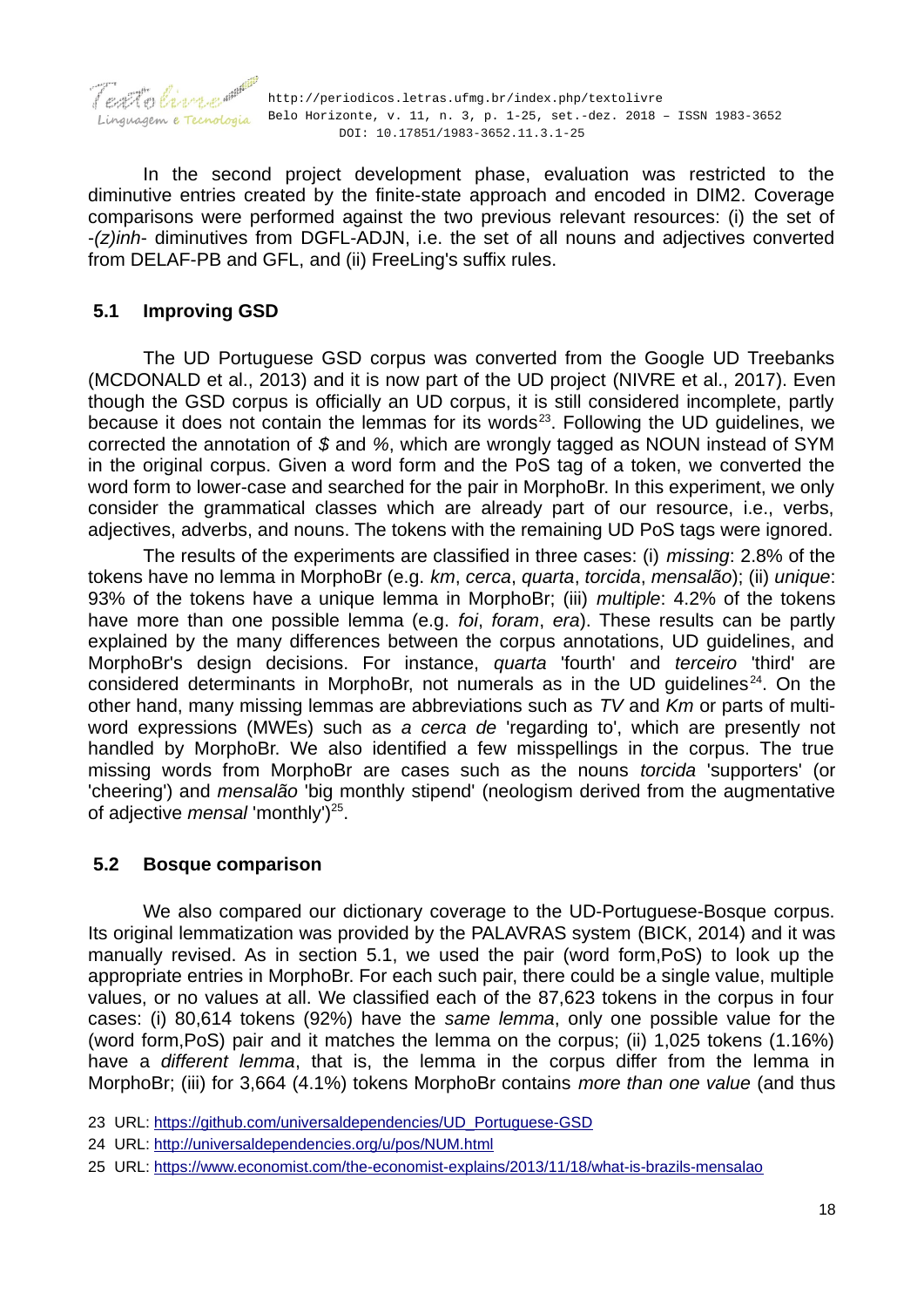

cannot be automatically compared to the lemma in the corpus); (iv) 2,320 tokens (2.6%) where *missing* in MorphoBr.

Generally the issues with the difference between lemmas is due to MWEs and proper noun tokenization, and also divergences between how to lemmatize words, as each dictionary adopts a particular stance. For example, in the original Bosque corpus MWEs were tokenized as a single unit (e.g. *em termos* 'in terms'). UD guidelines suggest that these expressions should be split into tokens connected via the *fixed* dependency. It seems that, when Bosque was converted to UD, the split was indeed performed, but the MWE was not consistently lemmatized (e.g. 'em termos' was lemmatized as *em* and *termos*, instead of *em* and *termo*). There are also divergences in how MorphoBr lemmatizes certain words and how lemmatizations were done in Bosque. E.g., the adjective *maior* 'greater' is lemmatized in MorphoBr as *maior* but in Bosque as *grande* 'big'. Nouns such as *filha* 'daughter' are lemmatized in MorphoBr as *filho* 'son', but in Bosque as *filha*.

### **5.3 Comparison to DGFL-ADJN**

In this section we evaluate our finite-state implementation of diminutive formation with -*(z)inh-,* mainly comparing it to DGFL-ADJN*.* Comparison to FreeLing's affix rules is the subject of section 5.4*.* Here, we first perform quantitative comparisons. Next, we evaluate the implementation qualitatively, in order to assess to what extent it is linguistically correct, in that the diminutives generated are grammatically well-formed. One way to do that would be to ask human experts to provide grammaticality judgements. However, since DIM2 contains more than half a million diminutives, a manual evaluation seems not to be practical.

We have seen in section 4 that DGFL-ADJN only contains 10,338 word-parse pairs with *-(z)inh-* diminutives, while DIM2 encodes 625,716 such pairs, which represents an increase of 5,952.58%. Since diminutives in DIM2 were generated from noun and adjective bases from DGFL-ADJN, it contains pairs that are already part of DGFL-ADJ. However, DIM2 has 615,586 new -*(z)inh-* diminutives pairs. This amounts to an increase of 5,854.59% or 59,5 times. On the other hand, there are only 208 such pairs in DGFL-ADJN which are not contained in DIM2. These include lexicalized irregular or dialectally restricted formations as well as errors in DGFL-ADJ, as we will see below.

A qualitative evaluation of a finite-state implementation of a morphology fragment involves two aspects: (i) whether the FST generates the correct forms from given analysis strings and (ii) whether it provides the correct analysis strings for the given surface forms. As evidenced by cases like *cheinho*, *lapisinho*, and *alemãezinhos*, commented on in section 4, distribution of *-(z)inh-* as well as allomorphy depend on properties of the bases, e.g. thematic class, stem-final or word-final grapheme, etc. Therefore, to test generation from DIM2, we first manually compiled TEST-UP, comprising 208 analysis strings like *luz+N+DIM+F+PL*, representing the diminutives of the different types of noun and adjective bases in Portuguese. These types mainly derive from the exhaustive classification of thematic classes of nouns and adjectives from Villalva and Silvestre (2014), but cases discussed in Cipro Neto (s.n.t.), Nogueira (2010), and Rio-Torto (2016) are also included. For TEST-UP, DIM2 generated the expected word forms.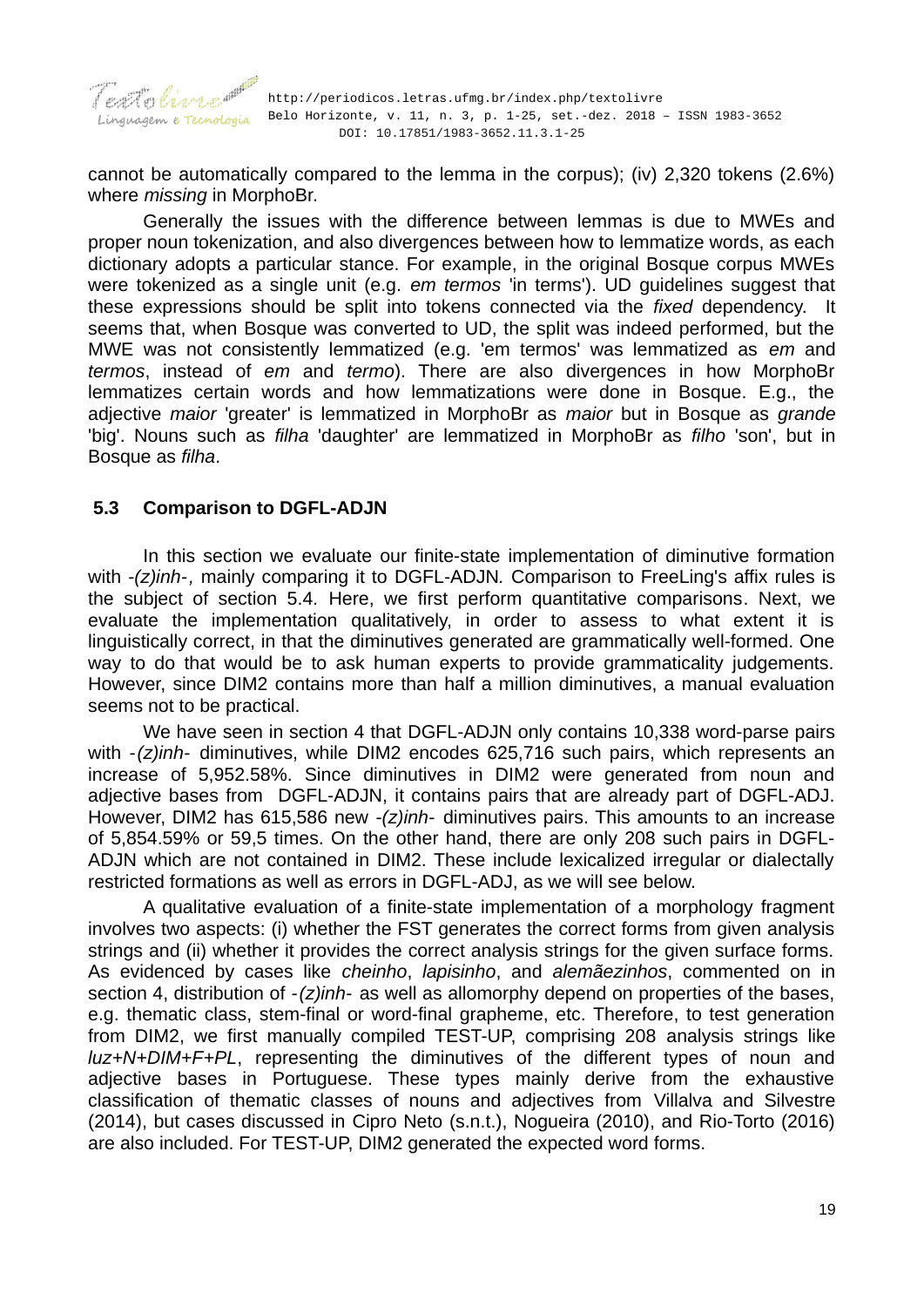

 $\int \mathcal{L} \mathcal{L}$   $\mathcal{L}$   $\mathcal{L}$   $\mathcal{L}$   $\mathcal{L}$   $\mathcal{L}$   $\mathcal{L}$   $\mathcal{L}$   $\mathcal{L}$   $\mathcal{L}$   $\mathcal{L}$   $\mathcal{L}$   $\mathcal{L}$   $\mathcal{L}$   $\mathcal{L}$   $\mathcal{L}$   $\mathcal{L}$   $\mathcal{L}$   $\mathcal{L}$   $\mathcal{L}$   $\mathcal{L}$   $\mathcal{L}$   $\mathcal{L}$   $\mathcal{L$ nguagem e Tecnologia Belo Horizonte, v. 11, n. 3, p. 1-25, set.-dez. 2018 - ISSN 1983-3652 DOI: 10.17851/1983-3652.11.3.1-25

Next, we tested both generation and analysis in comparison to DGFL-ADJN. To this end, we extracted analysis strings and word forms of all *-(z)inh-* diminutives from DGFL-ADJN, resulting in the test sets D-UP with 9,303 items and D-LOW with 9,372 items, exemplified in ([30](#page-19-3)) and ([31](#page-19-2)), respectively. DIM2 was then applied to both test sets, attaining 99,7% and 98,4% coverage, respectively. The strings that were not recognized by DIM2 are *missing items*. For example, DIM2 does not produce any analysis for the word form *coleginha* nor does it generate any surface form for the analysis string *cebola+N+DIM+M+SG*, so these strings are labeled missing items*.* 

- <span id="page-19-3"></span>(30) abalado+A+DIM+F+PL abalado+A+DIM+F+SG abalado+A+DIM+M+PL abalado+A+DIM+M+SG
- <span id="page-19-2"></span>(31) abaladazinha abaladazinhas abaladinha abaladinhas abaladinho abaladinhos

Let us now see why these two types of items were not recognized, which caused DIM2 to fall short of 100% coverage in the two test sets. Of the 150 missing items from D-LOW, 88 are due to deviations from the standard language in DGFL-ADJN: 67 contain orthographic errors, see ([32\)](#page-19-1), and 21 violate standard rules of diminutive formation, see ([33](#page-19-0)).

<span id="page-19-1"></span>(32) \**lebõezinhos* (*lebrõezinhos*), \**coleginha* (*coleguinha*), \**portuguezinho* (*portuguesinho*), \**avózinha* (*avozinha*), \**carcaçinha* (*carcacinha*), \**paíszinho* (*paisinho*)

<span id="page-19-0"></span>(33) \**azulzinhas* (*azuizinhas*), \**alemãozinhos* (*alemãezinhos*), \**probleminho* (*probleminha*)

A total of 12 missing items contain double *ii* in diminutives, e.g. *cheiinho* (from *cheio* 'full'). While these forms are standard in European Portuguese (RIO-TORTO, 2016, p. 364), in present Brazilian Portuguese, the corresponding variants with a single *i* are preferred.

Most other missing items are irregular diminutives or result from dialectally restricted formation processes. Many of these forms are lexicalized. There are 32 -*inh*diminutives from stems ending in *r*,*l*, or *u*, e.g. *jantarinho*, *animalinho*, and *nuinho*, derived from *jantar* 'dinner', *animal* 'animal', and *nu* 'naked', respectively. This type of formation is not productive in Brazilian Portuguese. A total of 15 missing items represent idiosyncratic formations, e.g. *frangainho* (from *frango* 'chicken'), *varginha* (from *vargem* 'floodplain'), *fontainha* (from *fontana* 'fountain'), *foicinho* (masculine diminutive from feminine noun *foice* 'sickle'), etc.

From the remaining 3 missing items, 2 are *bebezinha* and *bebezinhas*, singular and plural diminutive of feminine *bebé* 'baby', European Portuguese variant of Brazilian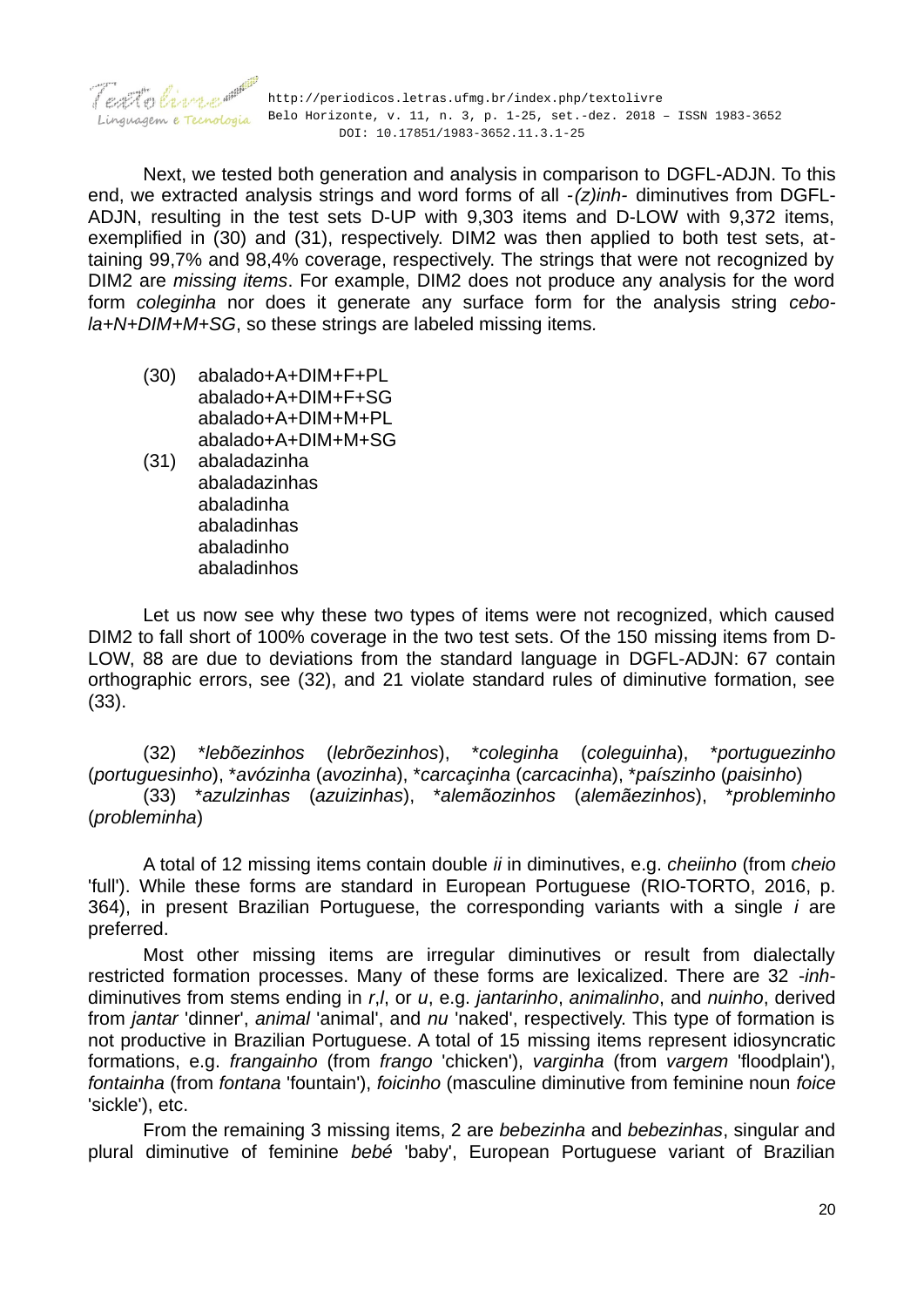

Portuguese *bebê*. Since DGFL-ADJN only contains the homonym masculine forms *bebé* und *beb*ê, DIM2 only analyses the masculine diminutive forms. The other missing item is *rockzinhos*, from whose plural form DIM2 built the attested variant *rockezinhos*.

Just one of the 28 missing items from D-UP can be considered a true error of DIM2, namely *calças+N+DIM+F+PL*, whose lemma is the plurale tantum *calças* 'pants'. DIM2 only encodes *calça+N+DIM+F+PL* with the lemma in singular (which has a similar meaning in Portuguese). The remaining missing strings are lexical representations for which DGFL-ADJN provides no counterpart without the diminutive morpheme. These cases seem to be either errors in the original resources or irregular formations. For example, in DGFL-ADJN, *cebola+N+DIM+M+SG* maps to *cebolinho* 'chives'. The problem with this lexical representation is that there is no masculine gender noun *cebola* 'onion' in Portuguese, which is a feminine gender word. Regular diminutive formation is a gender preserving process in Portuguese. This prevents the derivation of a masculine gender noun such as *cebolinho* from a feminine gender noun. Accordingly, there is no lexical representation *cebola+N+M+SG* in DGFL-ADJN, only *cebola+N+F+SG*, as expected, and *cebolo+N+M+SG*, representing *cebolo* 'chives'.

In conclusion, due to the finite-state implementation of *-(z)inh-* diminutives compiled into DIM2*,* MorphoBr contains 60 times more diminutives than ADJN, the transducer DGFL-ADJN was compiled into. In morphological analysis, MorphoBr profits from a division of labour between DIM2 and ADJN, since it includes both: while the former only encodes regular, standard *-(z)inh-* diminutives (at least in Brazilian Portuguese), the latter encodes irregular and non-standard forms. Therefore, MorphoBr has a much wider coverage also in qualitative terms than the previous resources. This makes it far more suitable for analysing texts where both standard and non-standard formations are used.

# **5.4 Comparison to FreeLing's suffix rules**

We compared the coverage of MorphoBr's converted verb-clitic clusters and diminutives generated by DIM2 against FreeLing 4.0 by checking if FreeLing recognizes the word form either because it is in its dictionary or because of one of its suffix rules (see section 2). To avoid any bias, all items without a lemma in FreeLing's dictionary were discarded. Since many diminutives are categorially ambiguous between noun and adjective, while sharing the same lemma, this category distinction was discarded and the resulting repetitions eliminated. This resulted in two test sets of unique pairs of word forms and lemmas: DIMINUTIVES, containing 415,098 diminutives, and V-CL-CLUSTERS with 893,796 verb clitic-clusters.

FreeLing missed 57.8% (240,074) of DIMINUTIVES, recognizing 1.3% (5,253) directly via dictionary lookup and 40.9% (169,771) via affixation rules. An inspection of the missed forms shows that FreeLing's rules do not handle the alternation between *-inh-* and *-zinh-* uniformly. While both *alegretinho* and *alegretezinho* are correctly lemmatized to *alegrete* 'planter', only *alegrinho* and *elefantinho* are lemmatized to *alegre* 'happy' and *elefante* 'elephant', respectively, but not the equally possible (and attested) variants *alegrezinho* and *elefantezinho*. The rules also fail to analyze plural forms like *florezinhas*, *luzezinhas*, etc. (more than 4500 similar cases).

FreeLing missed 0.5% (4,779) of V-CL-CLUSTERS, recognized five items directly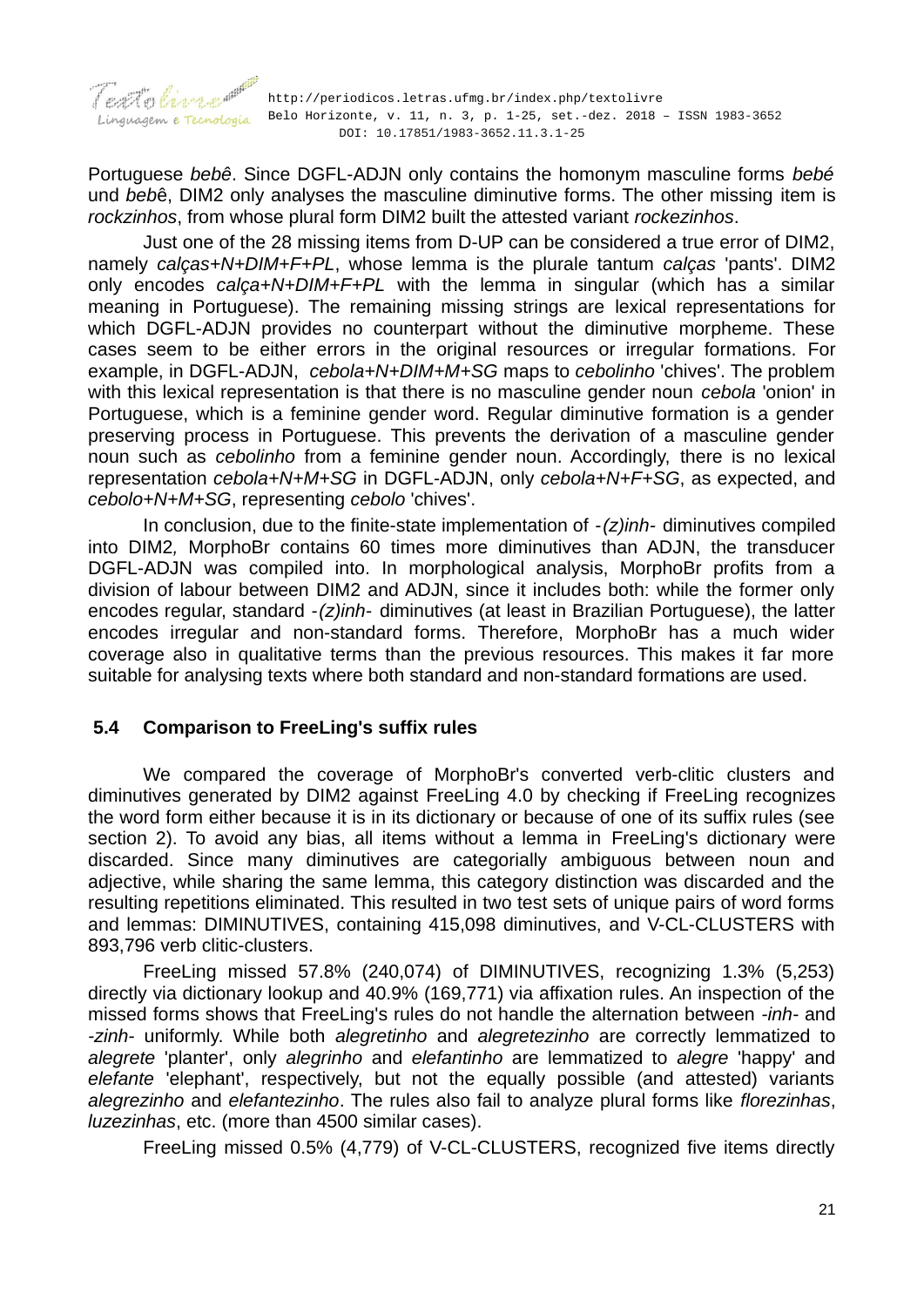

via dictionary lookup and 99.5% (889,012) via affixation rules. A survey of the clusters FreeLing failed to analyse reveals that about half are not grammatical. In these clusters, clitic pronoun *nos* 'us' is attached to a verb form of the 2nd person plural of the future subjunctive tense, e.g. *zombarde-nos* (*zombar* 'mock'). According to Cunha and Cintra (1985, p. 399), this tense does not allow enclitics. FreeLing, however, did recognize thousands of these forms with other clitics, e.g. *zombarde-la*. These findings point to the need of revision of the treatment of clitic clusters by both MorphoBr and FreeLing. Notwithstanding these problems, we can conclude that current FreeLing's affixation rules for Portuguese are far more complete for clitics than for diminutives.

# **6 Conclusion**

We have presented MorphoBr, a new wide-coverage full-form lexicon for Portuguese, released under a free, open source software license. It represents a two-fold contribution. First, previous freely-available resources were consolidated, removing several thousands of errors and gaps. Entries were converted to a uniform format using more mnemonic and linguistics-oriented tagging conventions. This format not only is more human-readable but also allows for straightforward compilation of finite-state morphological analysers.

MorphoBr, however, is not just a combination and correction of previous resources. Its main contribution is the systematic treatment of word-formation by computationally modeling the underlying linguistic regularities. As a test case of this approach, the formation of *-(z)inh-* diminutives was implemented in the paradigm of finite-state morphology. Previous resources either provide very incomplete lists of diminutives or formulate ad hoc rules that cover only a small part of the cases. By contrast, our systematic treatment of diminutive formation rules resulted in 170% more nouns and adjectives than DELAF-PB's and FreeLing's dictionaries combined. As regards the total amount of *-(z)inh-* diminutives, the finite-state implementation generated 60 times more such items than listed in these previous resources.

MorphoBr is still work in progress, but the experimental evaluation results seem promising. It clearly outperformed FreeLing's suffix rules in the coverage of *-(z)inh*diminutives. This makes it more adequate for tasks dealing with texts where diminutives are very common.

Regarding the FreeLing coverage test, we are aware of the fact that many missing items could be avoided with improvements in FreeLing's affixation rules for Portuguese. Nevertheless, we leave as a future work testing whether this type of rules can deal as efficiently with all forms derived by our FST approach, which involves the formalization of intricate phenomena both at the morphotactic and morphographemic levels.

Other future related work includes: expanding our FSTs with other productive wordformation rules, also taking into account particularities of European Portuguese; reviewing the verb-clitic clusters and their annotation; dealing with MWEs; and implementing the grammatical word classes, e.g. determinants, conjunctions, etc.

The latter topic requires, however, a clarification about the lexical representations of these words, which, in turn, depends on the implementation of syntactic rules in a concrete grammatical formalism, GF and LFG in the case of our project. This means that the exact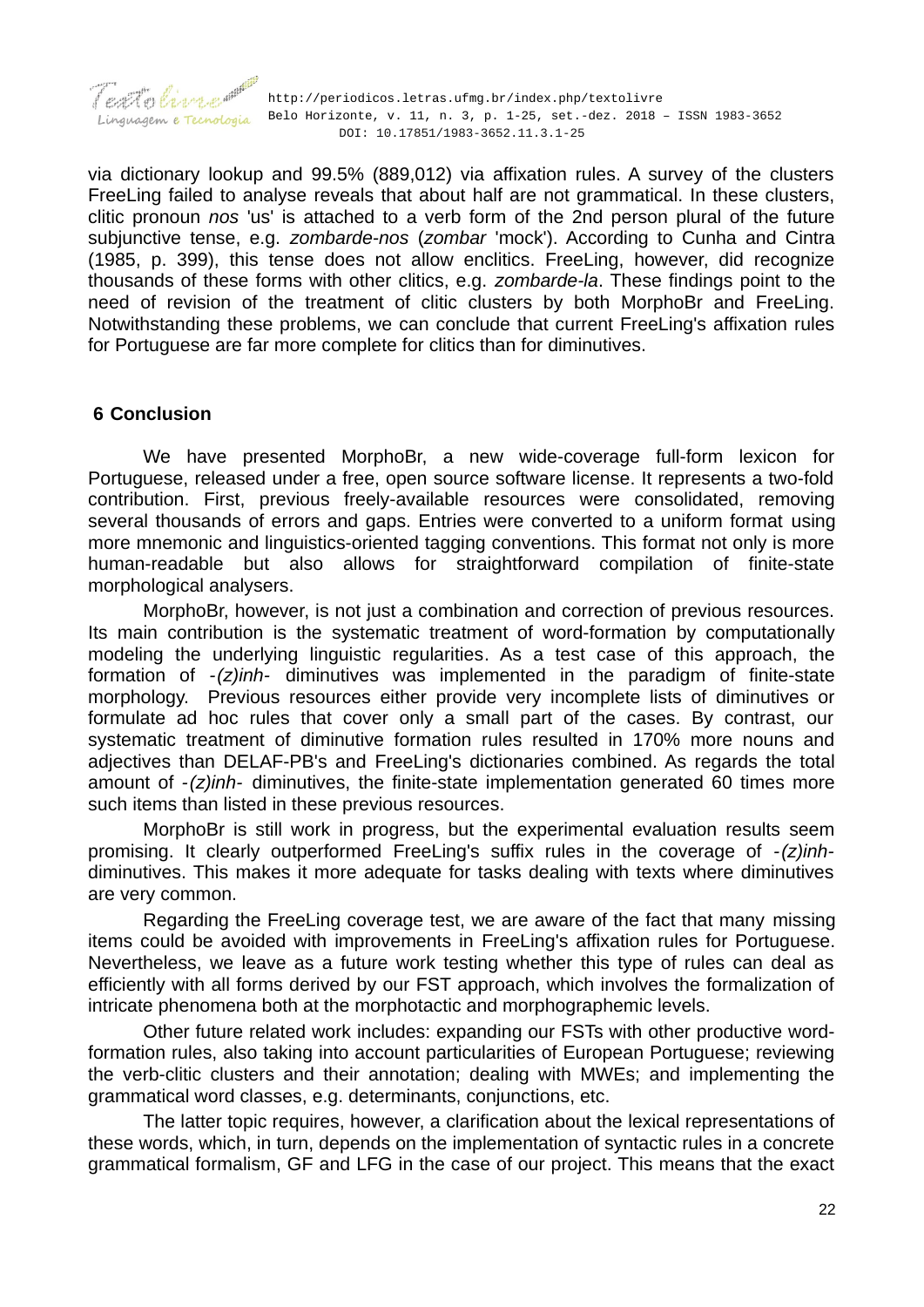

form of these entries can only be defined after developing grammar fragments in these formalisms covering the relevant grammatical phenomena.

#### **Acknowledgements**

We are indebted to Fabricio Chalub for his contributions to a previous version of Section 5.4. We also thank an anonymous reviewer for valuable comments and suggestions.

### **References**

ALENCAR, L. F. de et al. JMorpher: A Finite-State Morphological Parser in Java for Android. In: BAPTISTA, J. et al. (Eds.). Computational Processing of the Portuguese Language. 11th International Conference, PROPOR 2014. São Carlos/SP, Brazil, October 6-8, 2014. *Proceedings*... Heidelberg: Springer, 2014, p. 59-69.

BAZENGA, A. M. Sufixos avaliativos -*inh-/-zinh*- em português: da morfologia à pragmática da ironia verbal. *Pensardiverso*, Funchal, v. 3, p. 115-130, 2012. Disponível em: [<https://digituma.uma.pt/handle/10400.13/1729](https://digituma.uma.pt/handle/10400.13/1729)>. Acesso em: 2 abr. 2018.

BEESLEY, K. R.; KARTTUNEN, L. *Finite state morphology*. Stanford, California: CSLI, 2003.

BICK, E. PALAVRAS: a constraint grammar-based parsing system for portuguese. In: SARDINHA, T. B.; FERREIRA, T. L. S. B. (Org.). *Working with Portuguese Corpora*. [S.l.]: Bloomsbury Academic, 2014. p. 279-302.

BUTT, M. et al. *A Grammar Writer's Cookbook*. Stanford, California: CSLI, 1999.

CIPRO NETO, P. Está errado dizer "cheinho" e "sainha"? In: CIPRO NETO, P. *Dicas do* Pasquale. **Example 19 IS.n.t.**]. **Consumers Example 2** is Disponível **em: em: em:** <[http://www.educacional.com.br/espacopasquale/dicas.asp?intPagAtual=10&>](http://www.educacional.com.br/espacopasquale/dicas.asp?intPagAtual=10&). Acesso em: 11 mai. 2018.

COSTA, J. A.; MELO, S. *Dicionário da Língua Portuguesa*. 6. ed. Porto: Porto Editora, 1991.

CUNHA, C.; CINTRA, L. F. L. *Nova gramática do português contemporâneo*. Rio de Janeiro: Nova Fronteira, 1985.

DIPPER, S. *Implementing and documenting large-scale grammars – German LFG*. 2003. 359 f. Tese (Doutorado) - Philosophisch-Historische Fakultät, Universidtät Stuttgart, 2003.

ELEUTÉRIO, S. et al. A system of electronic dictionaries of portuguese. *Lingvisticae Investigationes*, v. 19, n. 1, p. 57-82, 1995. Disponível em: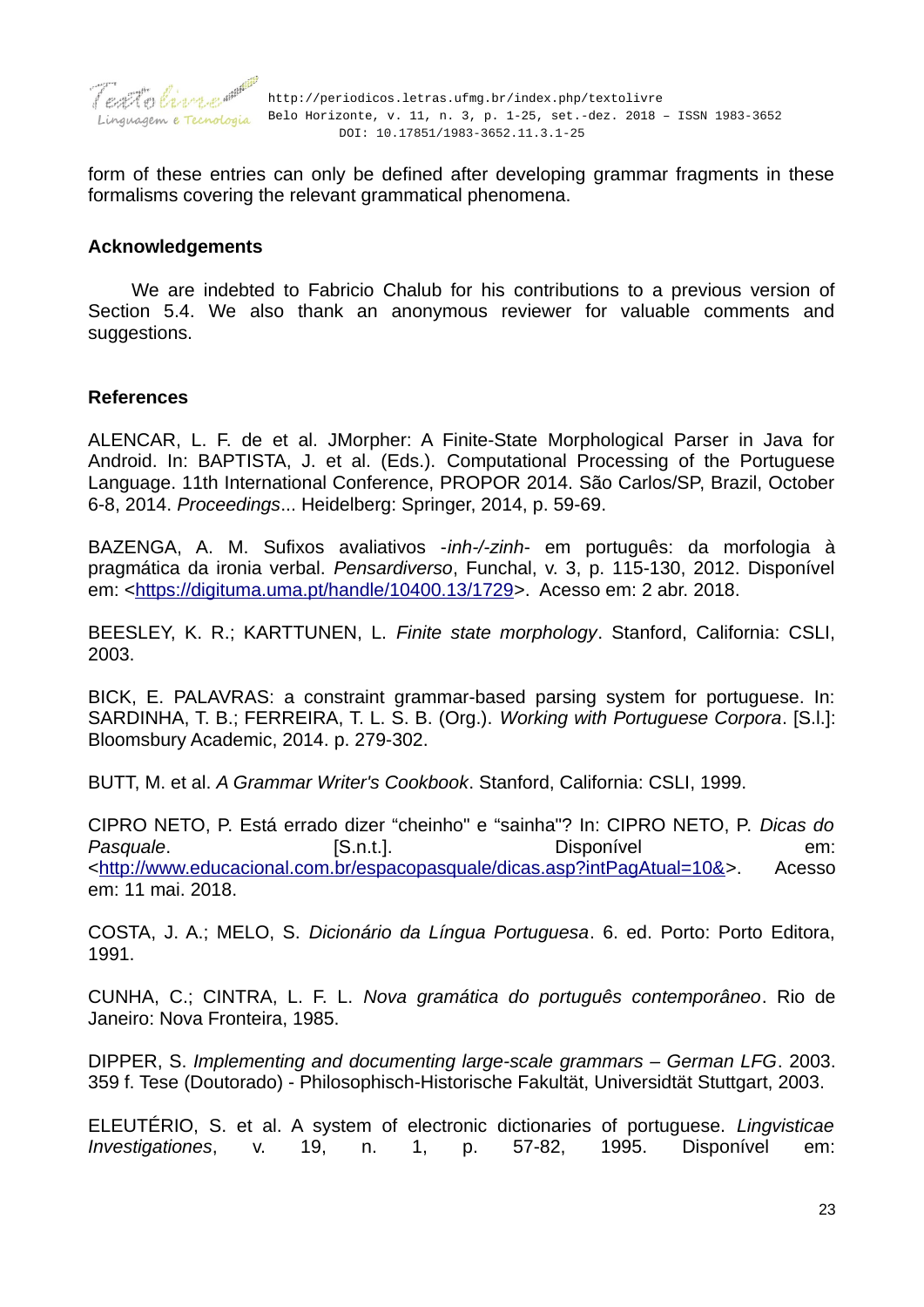

<[http://label.ist.utl.pt/publications/docs/Eleuterio\\_et\\_al\\_95.pdf>](http://label.ist.utl.pt/publications/docs/Eleuterio_et_al_95.pdf). Acesso em: 18 set. 2018.

FALK, Y. *Lexical-Functional Grammar*: an introduction to parallel constraint-based syntax. Stanford, California: CSLI, 2001.

FRADIN, B. *Abbréviation des gloses morphologiques*. Paris: Laboratoire de Linguistique Formelle, Université Paris-Diderot, [s.d.]. Disponível em: <<http://www.llf.cnrs.fr/fr/node/60>>. Acesso em: 16 set. 2018.

GARCIA, M.; GAMALLO, P. Análise morfossintáctica para português europeu e galego: Problemas, soluções e avaliação. *Linguamática*, Braga, v. 2, n. 2, p. 59-67, 2010. Disponível em: [<http://linguamatica.com/index.php/linguamatica/article/view/56](http://linguamatica.com/index.php/linguamatica/article/view/56)>. Acesso em: 15 out. 2018.

GARCIA, M. et al. PoS-tagging the Web in Portuguese: national varieties, text typologies and spelling systems. *Procesamiento del Lenguaje Natural*, v. 53, p. 95-101, 2014. Disponível em:

<[http://www.taln.upf.edu/pages/sepln2014/full\\_papers/edited\\_paper\\_21.pdf](http://www.taln.upf.edu/pages/sepln2014/full_papers/edited_paper_21.pdf)>. Acesso em: 18 set. 2018.

HULDEN, M. Foma: a finite-state compiler and library. In: CONFERENCE OF THE EUROPEAN CHAPTER OF THE ASSOCIATION FOR COMPUTATIONAL LINGUISTICS, 12, 2009, Athens. *Proceedings*... [S.l.]: Association for Computational Linguistics, 2009. p. 29-32. Disponível em: [<http://www.aclweb.org/anthology/E09-2008>](http://www.aclweb.org/anthology/E09-2008). Acesso em: 18 jun. 2018.

JURAFSKY, D.; MARTIN, J. H. *Speech and language processing*: an introduction to natural language processing, computational linguistics, and speech recognition. 2. ed. London: Pearson, 2009.

LAPA, M. R. *Estilística da língua portuguesa*. São Paulo: Martins Fontes, 1982.

LEACH, G.; WILSON, A. *Recommendations for the morphosyntactic annotation of corpora*. [S.n.t.], 1996. Disponível em: <<http://www.ilc.cnr.it/EAGLES/pub/eagles/corpora/annotate.ps.gz>>. Acesso em: 15 set. 2018.

LIMA, R. *Gramática normativa da língua portuguesa*. 49. ed. Rio de Janeiro: José Olympio, 2011.

MONTEIRO, J. L. *Morfologia portuguesa*. 2. ed. Fortaleza: EDUFC, 1987.

MCDONALD, R. et al. Universal dependency annotation for multilingual parsing. In: ANNUAL MEETING OF THE ASSOCIATION FOR COMPUTATIONAL LINGUISTICS, 51, 2013, Sofia. *Proceedings*... [S.n.t.], 2013. p. 92-97. Disponível em: <<https://www.aclweb.org/anthology/P13-2017>>. Acesso em: 18 set. 2018.